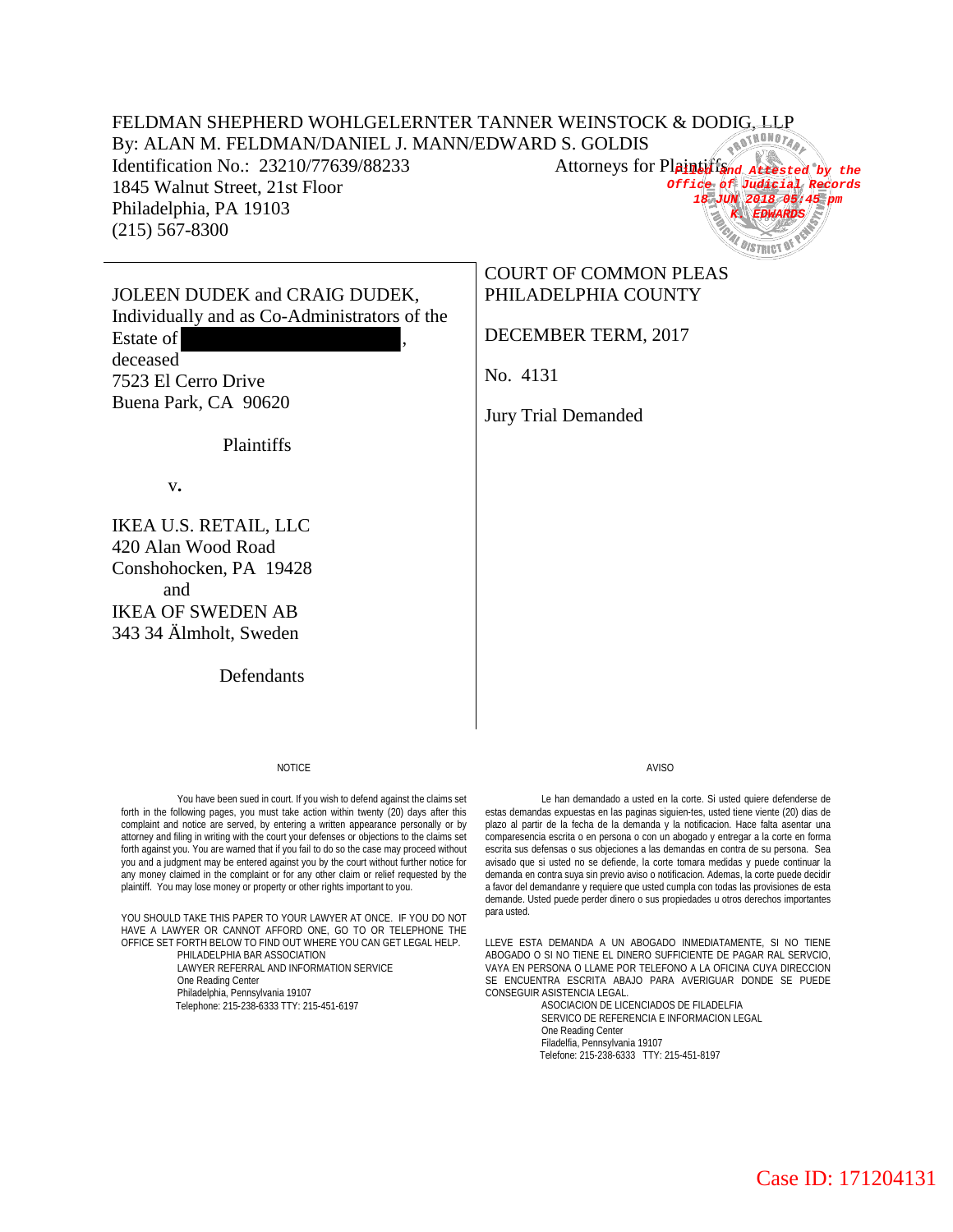### **CIVIL ACTION COMPLAINT**

Plaintiffs Joleen Dudek and Craig Dudek, Individually and as Co-Administrators of the Estate of , deceased, by and through their undersigned counsel, Feldman Shepherd Wohlgelernter Tanner Weinstock & Dodig, LLP, file this Complaint and aver as follows:

## **I. PARTIES**

 1. Plaintiffs Joleen Dudek and Craig Dudek are the Co-Administrators of the Estate of their son, becased, having been so appointed by the Orange County Superior Court for the State of California.

 2. Plaintiffs Joleen Dudek and Craig Dudek reside at 7523 El Cerro Drive, Buena Park, CA 90620.

 3. Defendant IKEA U.S. Retail, LLC is a Virginia Limited Liability Company with a principal place of business located at 420 Alan Wood Road, Conshohocken, PA 19428.

 4. Defendant IKEA of Sweden AB is a company with an address for service of process at 343 34 Älmholt, Sweden.

 5. Defendants IKEA U.S. Retail, LLC and IKEA of Sweden AB shall hereinafter be referred to as "IKEA" or the "IKEA defendants".

 6. At all times relevant hereto, all defendants regularly and continuously conducted business in the Commonwealth of Pennsylvania and in the City and County of Philadelphia.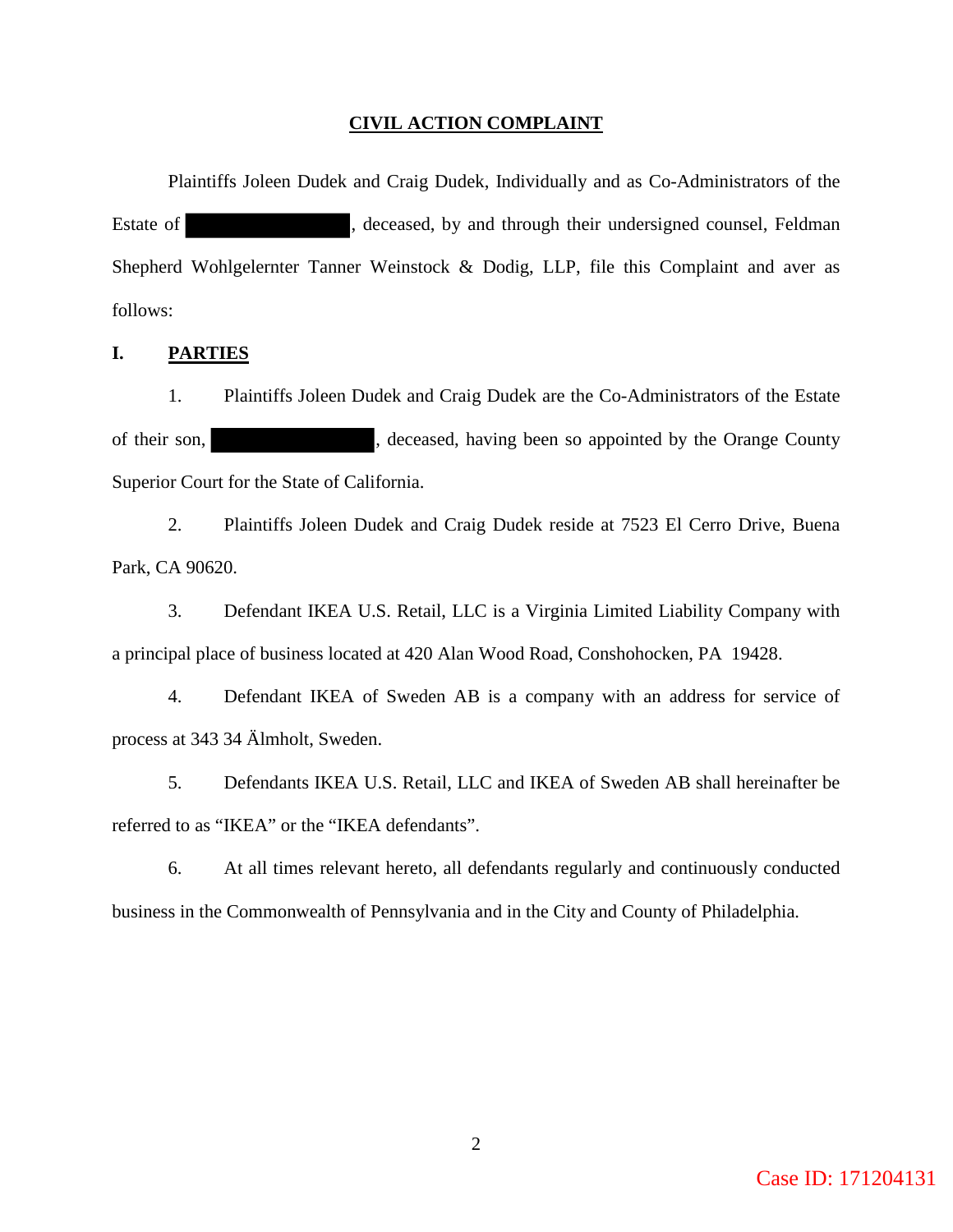## **II. FACTS**

7. At all times relevant hereto, the IKEA defendants designed, manufactured, tested, distributed and sold furniture throughout the United States, including at IKEA retail stores in Pennsylvania and California.

8. Among the items of furniture available for purchase at IKEA retail stores was the MALM three-drawer chest or dresser (the "MALM dresser"), manufactured of particle board and weighing approximately 70 pounds.

9. The MALM dresser was part of a line of similar dressers (collectively the "MALM line") sold by the IKEA defendants, which included the three-drawer ("MALM 3"), four-drawer ("MALM 4"), five-drawer ("MALM 5"), six-drawer ("MALM 6") and six-drawer long ("MALM 6 Long") chests and dressers.

10. In addition to the MALM line, the IKEA defendants sold numerous lines of substantially similar furniture sharing design characteristics and instructions with the MALM line, including but not limited to the ALESUND, ALVESTA, ANEBODA, ANGUS, ÅNES, ARUP, ASKEDAL, ASKVOLL, ASPELUND, BALSTAR, BANKERYD, BERGSMO, BIALITT, BIRKELAND, BJÖRKVALLA, BJÖRN, BLIMP, BOJ, BOKSTA, BRETT, BRIMNES, BRUSALI, BUSUNGE, DIKTAD, EDLAND, ELIS, ENGAN, ESKIL, FJELL, FJORD, FLATEN, FRIDOLIN, GUTE, GRANAS, HADDAL, HAJDEBY, HEMNES, HENSVIK, HERRESTAD, HOPEN, HOSTELAND, HOLLEBY, HOVDA, HURDAL, KABIN, KIRKENES, KNOT, KOPPANG, KUSK, KULLEN, KURS, KVIBY, LEKSVIK, LO, LOMEN, MAC, MAST, MAMMUT, MANDAL, MERÅKER, MIDSUND, NATURA, NARVIK, NORDLI, NORDNES, NORNÄS, NYVOLL, OTTENBY, RANVIK, RAKKE, RAMBERG, RODD, ROBIN, RUSTIK, SALA, SANDEFJORD, STOCKHOLM, STRANDA, STUVA,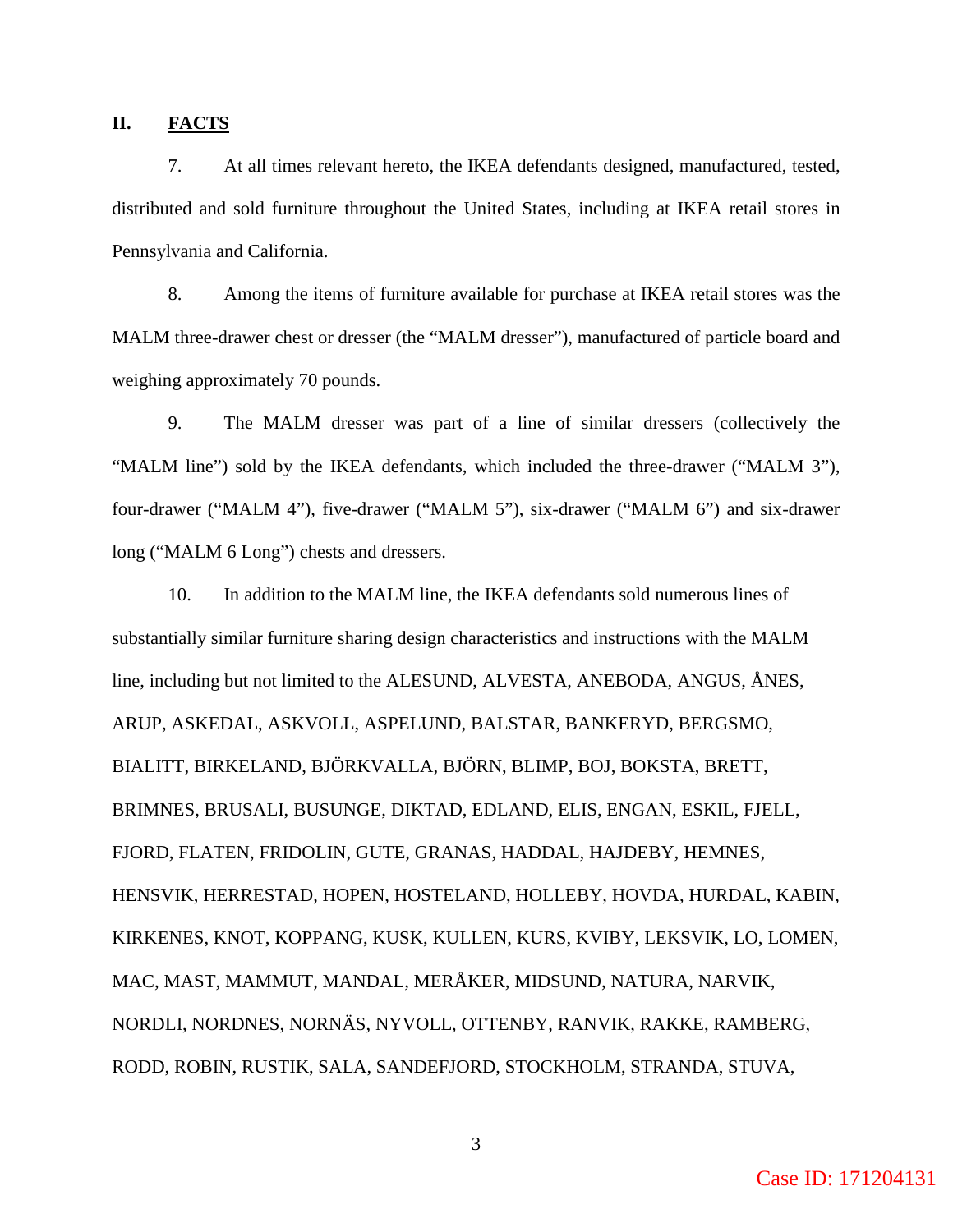SUNDVIK, SVEIO, STAVANGER, SYDVAST, TARVA, TASSA, TRANDUM, TORE, TOVIK, TRANDUM, TROGEN, TROFAST, TRONDHEIM, TRYSIL, TYSSEDAL, UNDREDAL, VARDE, VALLVIK, VAJER, VESTBY, VINSTRA, VISDALEN and VOLLEN lines. (See Exhibit "A", List of IKEA Chests/Dressers).

11. At all times relevant hereto, the IKEA defendants knew that MALM dressers would be used in homes, apartments and other residential environments, including in children's rooms and rooms where children would be sleeping and playing.

12. At all times relevant hereto, the IKEA defendants knew that MALM dressers would be used in environments in which the dresser was used by and/or accessible to small children.

13. In fact, the IKEA defendants specifically recognized that the drawers of the MALM line were easy for children to climb on.

14. According to Lars Petersson, the President of IKEA USA who was authorized to speak for the IKEA defendants, at all times relevant hereto, IKEA was aware that "[c]hests and drawers are a very tempting playground for children [because] they are using the drawers as a ladder. If children are doing that, the risk of tip-over is very high."

15. At all times relevant hereto, the IKEA defendants knew that MALM dressers would be used on a variety of surfaces and in rooms with various configurations.

16. At all times relevant hereto, the IKEA defendants knew that MALM dressers lacked counterbalancing weight on the back and bottom of the dresser, causing the dresser to be top-heavy and front-heavy, so as to render it unstable even when used in an intended and/or foreseeable manner.

Case ID: 171204131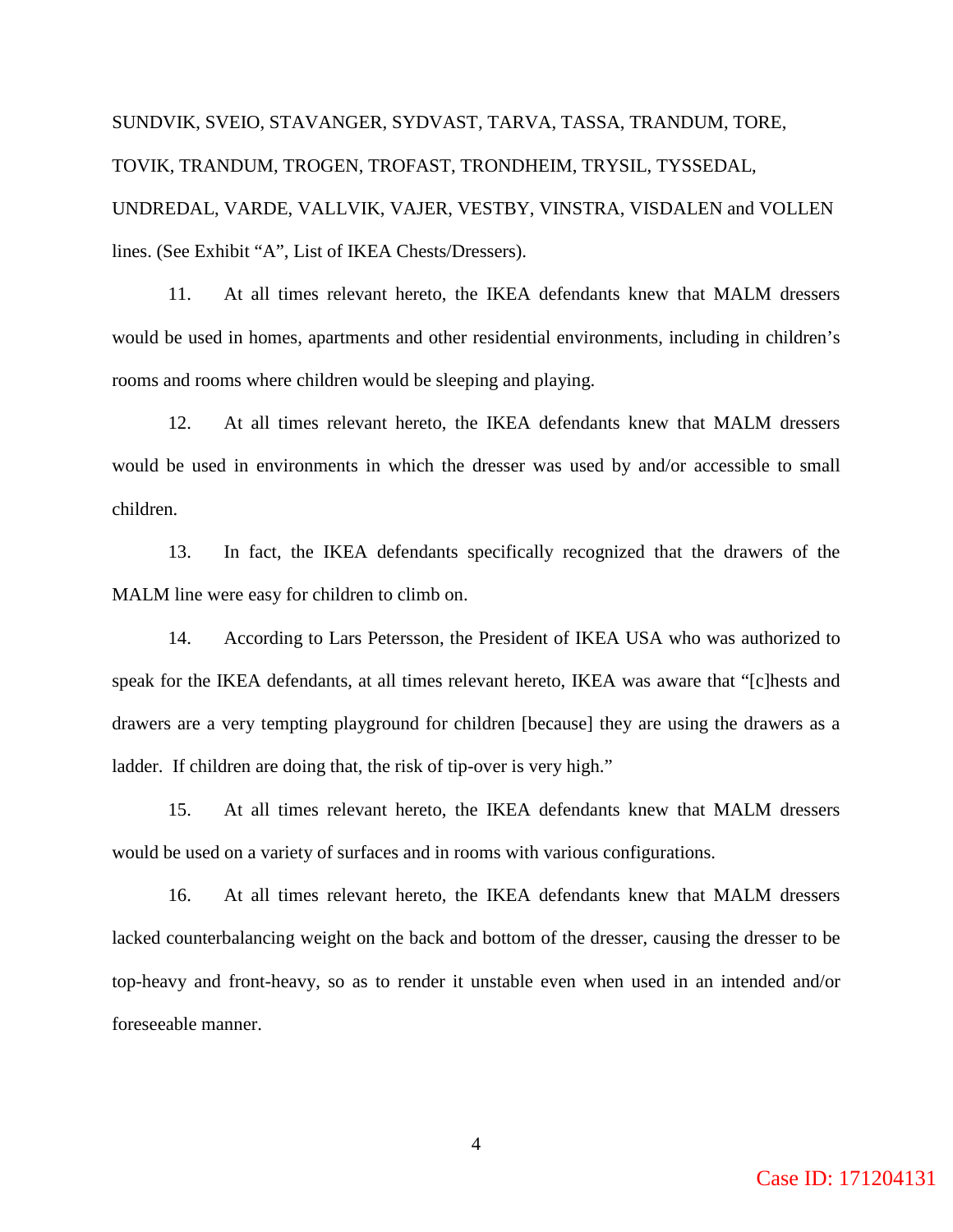17. At all times relevant hereto, the IKEA defendants knew that MALM dressers, when used as free-standing units, presented an unreasonable tip-over hazard and were dangerously unsafe for their intended and/or foreseeable use, particularly in environments in which the dresser was used by and/or accessible to small children.

 18. At all times relevant hereto, the IKEA defendants had actual knowledge that IKEA furniture and the MALM line in particular was regularly used in consumer's homes where children were present without being secured to a wall.

 19. At all times relevant hereto, the IKEA defendants knew that MALM dressers failed to meet minimum stability requirements for tip-over prevention contained in industry standards, including ASTM F2057.

 20. Because the IKEA defendants knew that the MALM line would not meet minimum stability requirements for tip-over prevention contained in industry standards, they intentionally, willfully, wantonly and recklessly decided to exclude the MALM line from testing for compliance with those standards as well as for compliance with the IKEA defendants' own internal tip-over requirements.

 21. Defendant IKEA U.S. Retail, LLC is headquartered in Pennsylvania at IKEA's North American headquarters located in Conshohocken, Pennsylvania.

 22. All of IKEA's North American corporate offices are located at the Conshohocken, Pennsylvania location.

 23. Although the sale of the specific MALM dresser which tipped over and killed (the "subject dresser" or the "subject MALM dresser") occurred in California, the California store is owned, controlled and managed by defendant IKEA U.S. Retail, LLC, which is located in Pennsylvania.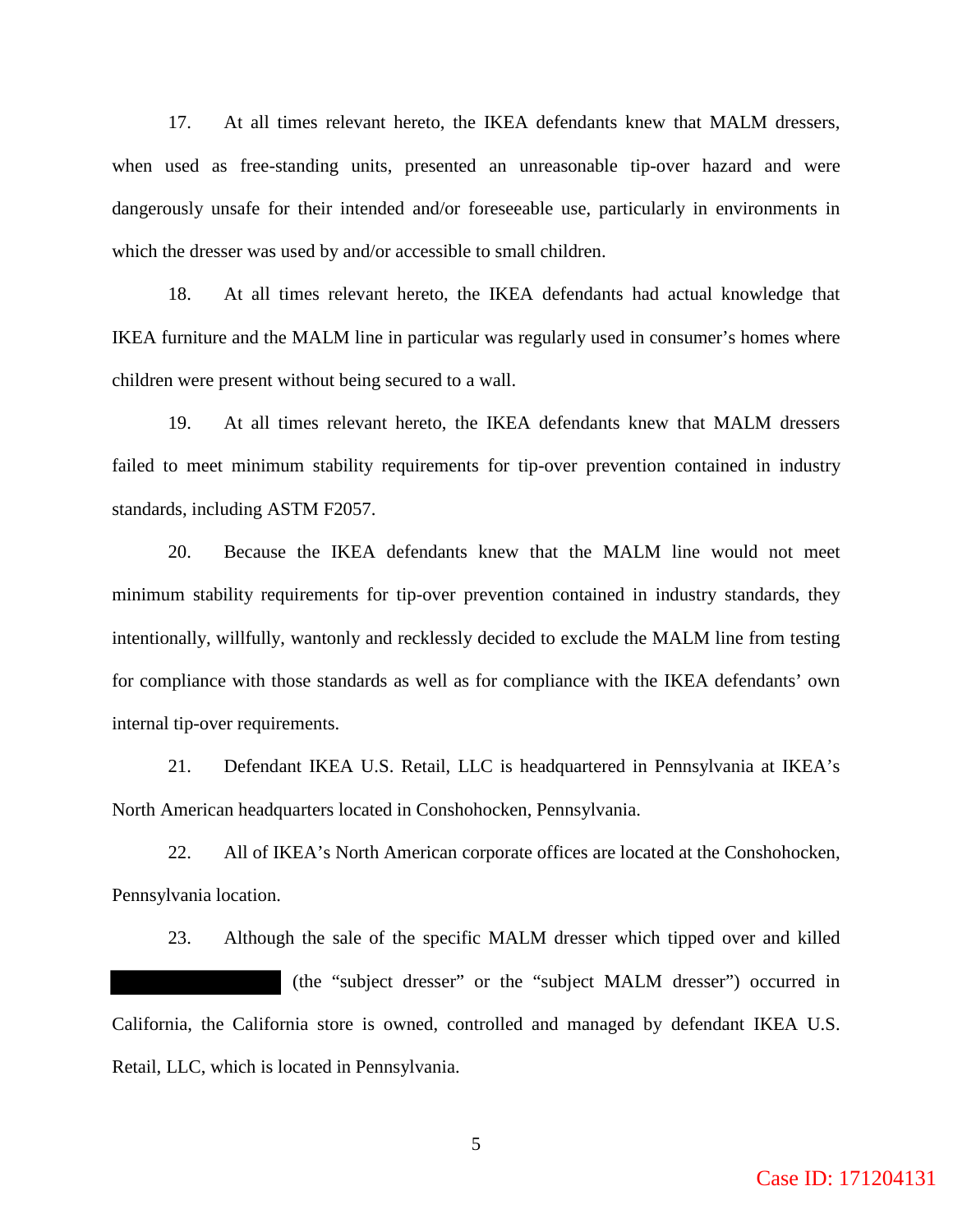24. Thus, the entity that was responsible for the sale of the subject dresser, a "seller" under 402A of the Restatement (Second) of Torts, is a corporate entity located and headquartered in Pennsylvania.

25. All of the critical decisions with respect to the manner of operation of the California IKEA store where the subject dresser was purchased were made in Pennsylvania.

26. All of the critical decisions with respect to how IKEA conducts business in the United States were made at IKEA's Pennsylvania offices.

27. There are no other IKEA corporate offices located in the United States other than IKEA's offices located in Pennsylvania.

28. IKEA's offices in Pennsylvania control its entire North American operations, including controlling the approximately 51 IKEA stores in North America.

29. IKEA U.S. Retail, LLC and its predecessor entities are intimately involved with compliance issues relating to the North American market.

30. All compliance decisions made by IKEA U.S. Retail, LLC and its predecessor entities were made in Pennsylvania.

31. Representatives of the IKEA defendants regularly attend ASTM meetings, including ASTM 15.42 furniture safety meetings.

32. These meetings which the IKEA defendants attend are held at ASTM's headquarters in Conshohocken, located in Pennsylvania.

33. The IKEA defendants regularly communicate with the United States Consumer Product Safety Commission ("CPSC").

34. All communications to the CPSC from any IKEA entity originate from the Pennsylvania offices of IKEA.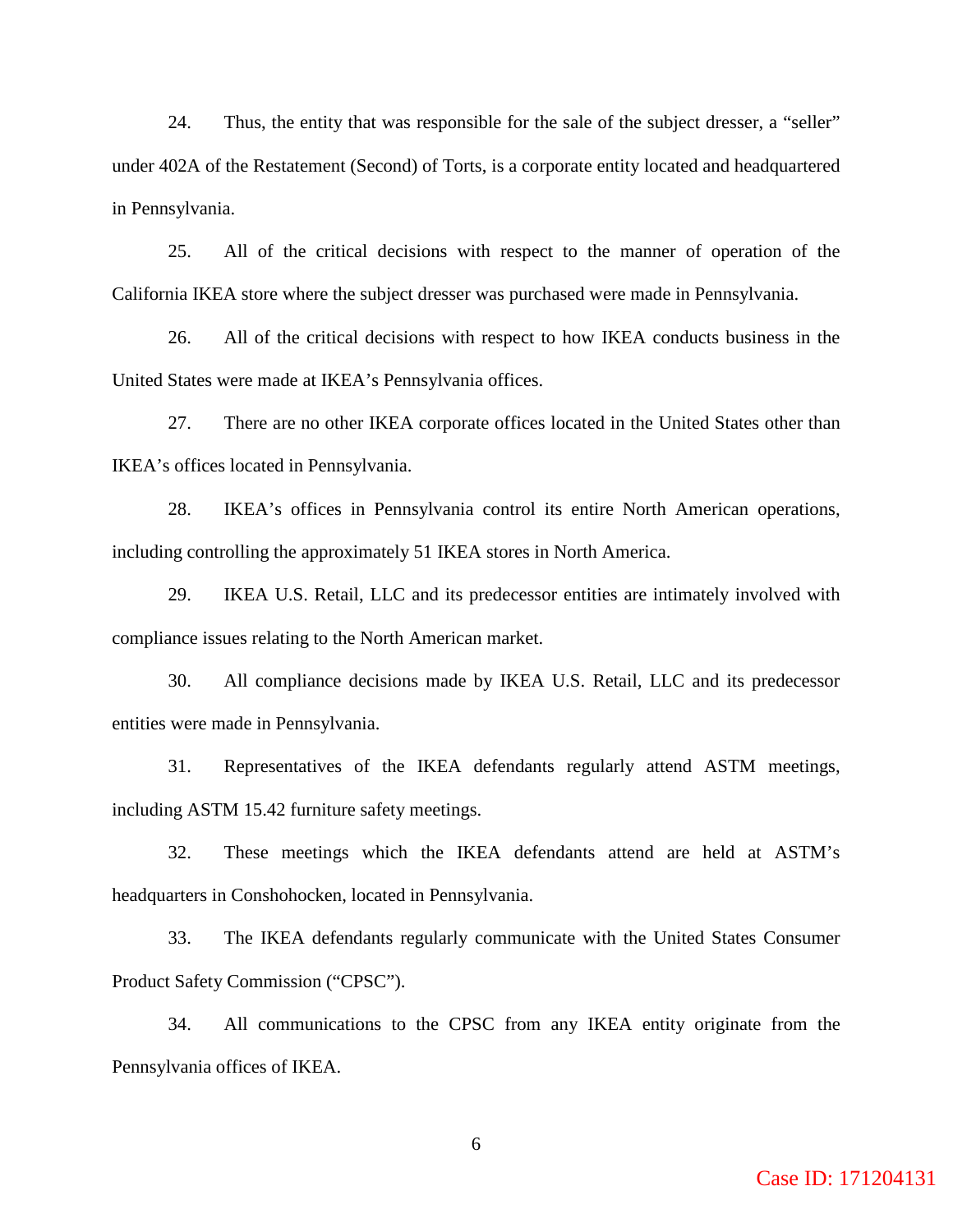35. In addition to being the United States headquarters of the IKEA defendants, the Pennsylvania offices also include the headquarters of numerous other IKEA entities which operate in North America.

36. IKEA's Pennsylvania offices serve as a clearinghouse for all claims, complaints and communications with IKEA consumers in North America, including the United States.

37. Any and all communications with consumers in the United States originate from or are approved by IKEA's Pennsylvania headquarters.

38. IKEA intentionally located its United States corporate offices in Pennsylvania.

39. To the extent that any design, testing and decision making with respect to the subject product took place in the United States, all such decisions would have taken place at IKEA's Pennsylvania headquarters.

40. IKEA located its corporate offices in Pennsylvania with the recognition that it was subjecting itself to Pennsylvania law.

41. IKEA executives located in Pennsylvania made all decisions with respect to whether IKEA furniture sold in the United States, including the MALM dresser line, would meet ASTM standards for safety and stability.

42. Any decisions with respect to warnings and instructions specific to the United States market would have been made at IKEA's Pennsylvania headquarters.

43. Any decisions with respect to the "repair program" instituted by IKEA for the MALM dresser line, and the recall of the entire MALM line and other IKEA furniture models, would have been made at IKEA's Pennsylvania headquarters.

44. Any decisions related to advertising in the North American market would have been made at IKEA's Pennsylvania headquarters.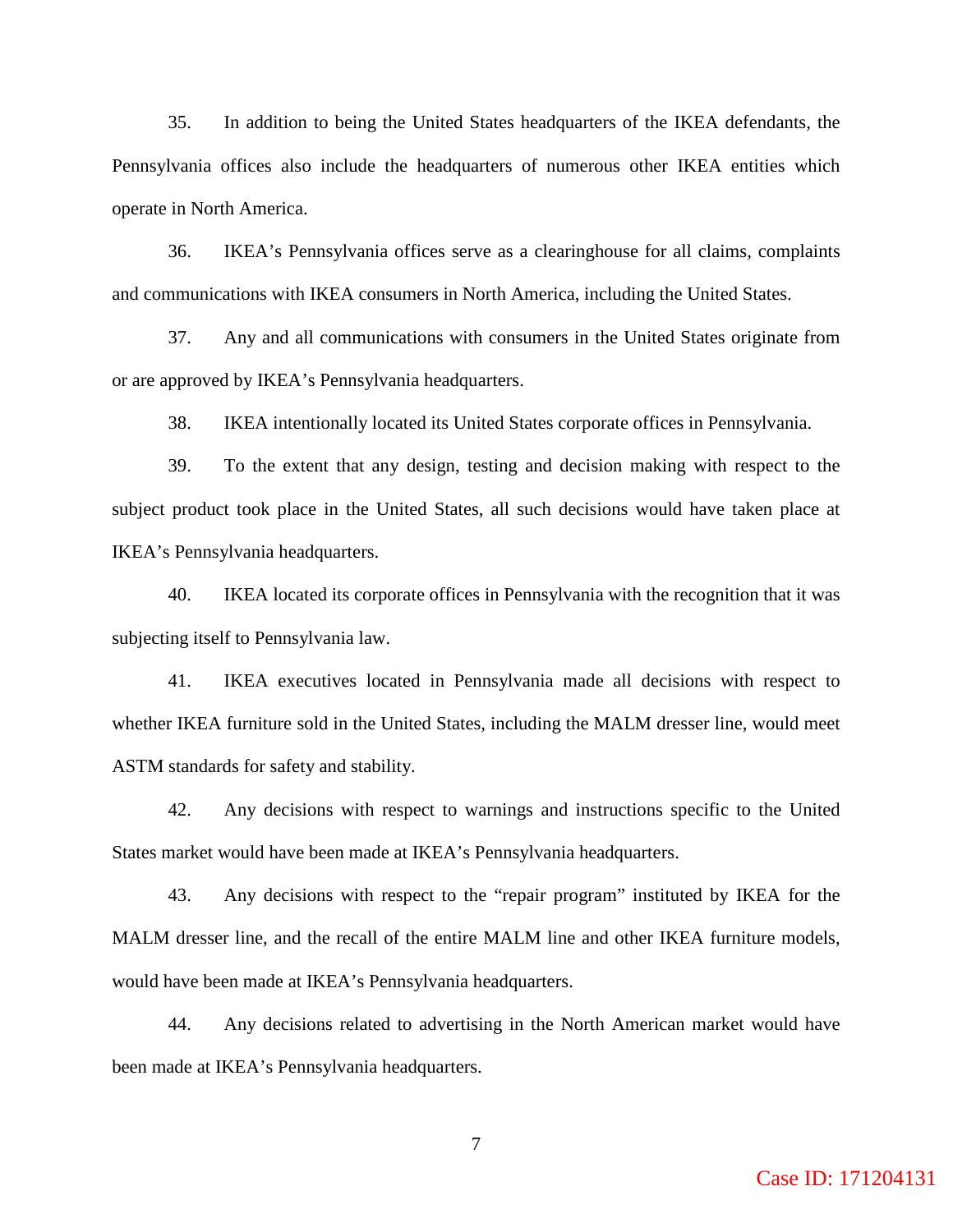45. According to IKEA USA President Lars Petersson, the MALM line was never designed to be free-standing and could not be used safely unless the dresser was secured to a wall.

46. Despite the above, the IKEA defendants intentionally marketed and sold the MALM line of dressers as free-standing furniture units despite actual knowledge that the dressers presented a risk of serious injury or death when used in this manner.

47. Prior to the sale of the MALM dresser line in the United States, the IKEA defendants' own internal testing, as well as the testing of outside laboratories, confirmed that MALM dressers posed an unreasonable tip-over hazard.

48. At all times relevant hereto, the IKEA defendants had identified a risk of serious injury to children from tip-overs arising from the inherently unstable design of the MALM dresser line, and considered modifying the design. However, the design of the MALM line was never modified to address the known tip-over hazard and injury risk.

49. At all times relevant hereto, the IKEA defendants recognized that the ASTM F2057 standard was the leading industry standard for the furniture industry in the United States, and further recognized that the MALM line did not comply with the standard.

50. Because the IKEA defendants became concerned that the ASTM F2057 standard might become mandatory and as a result IKEA would no longer be able to sell its non-compliant furniture including the MALM line in the United States, the IKEA defendants began to explore design changes to make the furniture compliant with the standard.

51. The IKEA defendants considered design changes to make the MALM line compliant with the ASTM F2057 standard not out of concern for child safety, but because of the

Case ID: 171204131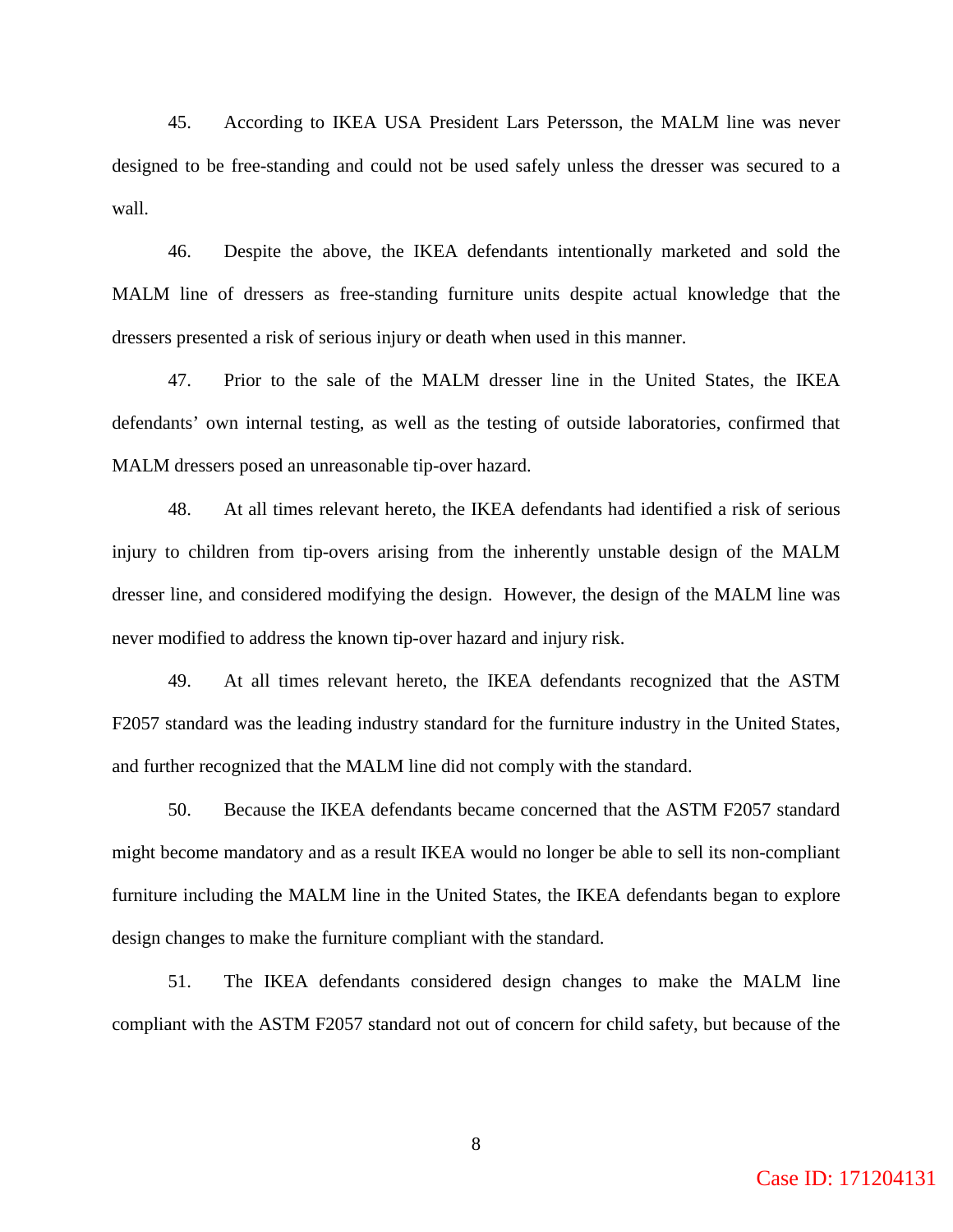potential loss in profits associated with an interruption in sales of the MALM line and other noncompliant furniture.

 52. In exploring design changes to make the MALM line compliant with the ASTM F2057 standard, the IKEA defendants expressly stated what IKEA had long recognized; that the MALM line and other non-compliant dressers presented a safety hazard to children and others because of the inherently unstable design of the dressers and because IKEA's customers were not attaching the dressers to the wall.

 53. Despite identifying specific design changes that would make the MALM line compliant with the ASTM F2057 standard, the IKEA defendants ultimately made no design changes and continued to market and sell the existing inherently unstable design for many years, despite actual knowledge that it was unsafe for its intended and/or foreseeable use.

 54. At all times relevant hereto, the IKEA defendants were aware of an alternative, safer design of the MALM dresser that was technologically and economically feasible and which would have prevented the tip-over that crushed to death, but the IKEA defendants elected not to adopt this safer design before the sale of the subject MALM dresser.

 55. Despite actual knowledge of the risk of serious injury or death associated with IKEA furniture, including the MALM line, that failed to meet minimum stability requirements for tip-over prevention, and actual knowledge that most consumers do not secure chests and dressers to a wall, the IKEA defendants chose to market and sell the MALM line in reckless and wanton disregard of the safety of consumers and their children.

 56. At all times relevant hereto, the IKEA defendants did not include adequate hardware to securely anchor the MALM dresser to many or most wall surfaces.

Case ID: 171204131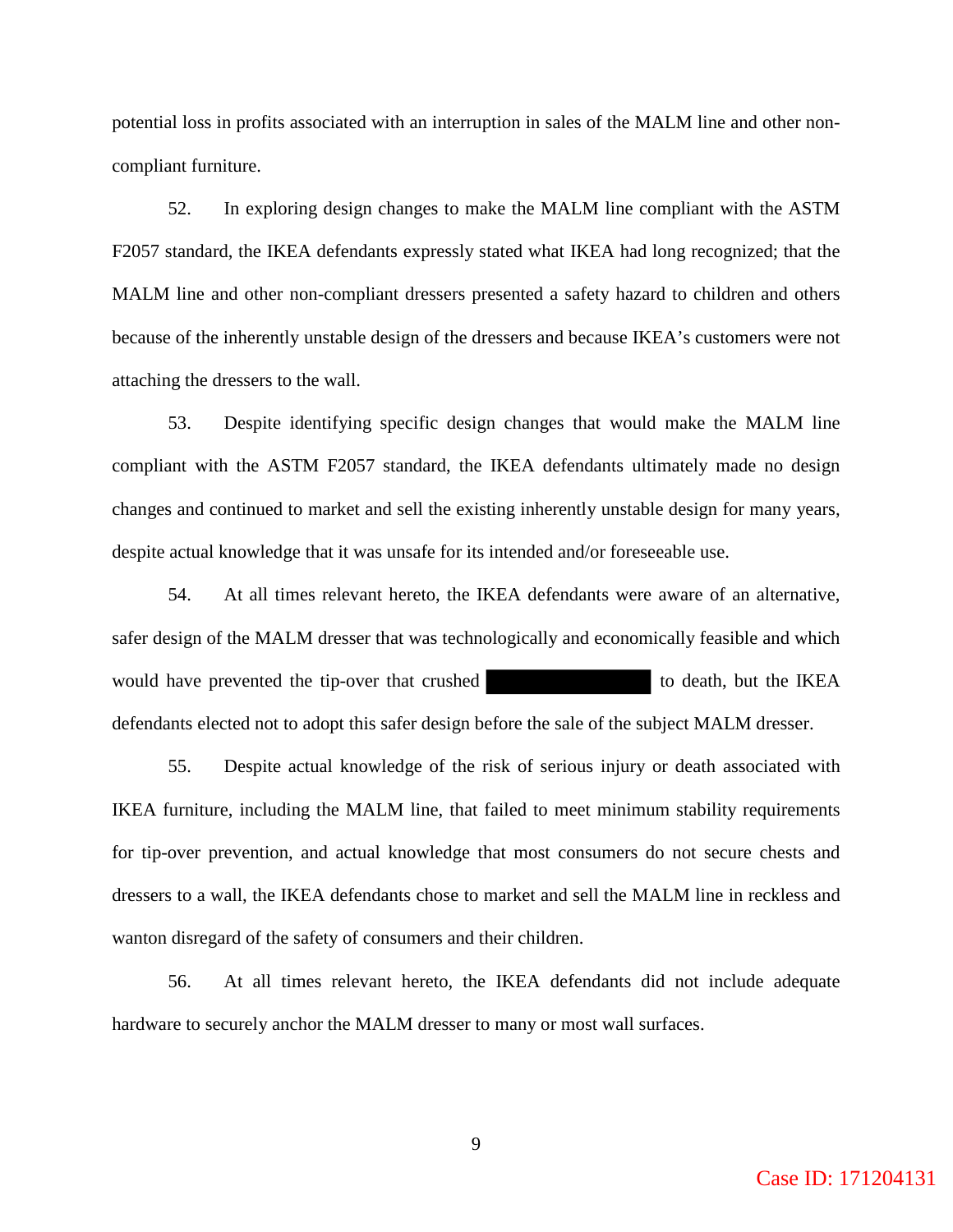57. At all times relevant hereto, the IKEA defendants failed to warn consumers of the danger of serious injury or death which the IKEA defendants knew could arise from use of the MALM dresser in an intended and/or foreseeable manner, particularly in environments in which the dresser was used by and/or accessible to small children.

58. At all times relevant hereto, the IKEA defendants failed to warn consumers that MALM dressers should not be used in environments where the dresser could not be securely anchored to a wall surface.

59. At all times relevant hereto, the IKEA defendants did not include adequate instructions with respect to securely anchoring the MALM dresser to a wall surface.

60. At all times relevant hereto, the MALM dressers manufactured and sold by the IKEA defendants did not contain any warnings, or contained inadequate warnings, on the product itself or in the assembly instructions with respect to the risk of serious injury or death arising from the tip-over hazard created by the design of the dresser.

61. At all times relevant hereto, the IKEA defendants knew based on their experience with other IKEA furniture and the MALM line specifically that MALM dressers presented an unreasonable tip-over hazard arising from their defective and dangerous design and the IKEA defendant's failure to provide adequate warnings, instructions or wall attachment hardware.

62. At all times relevant hereto, and for many years before the subject MALM dresser was sold to plaintiffs, the IKEA defendants knew that the MALM line, other IKEA furniture lines and furniture products made by other manufacturers, had caused multiple injuries and deaths as a result of tip-over incidents, especially when such furniture was accessible to small children.

Case ID: 171204131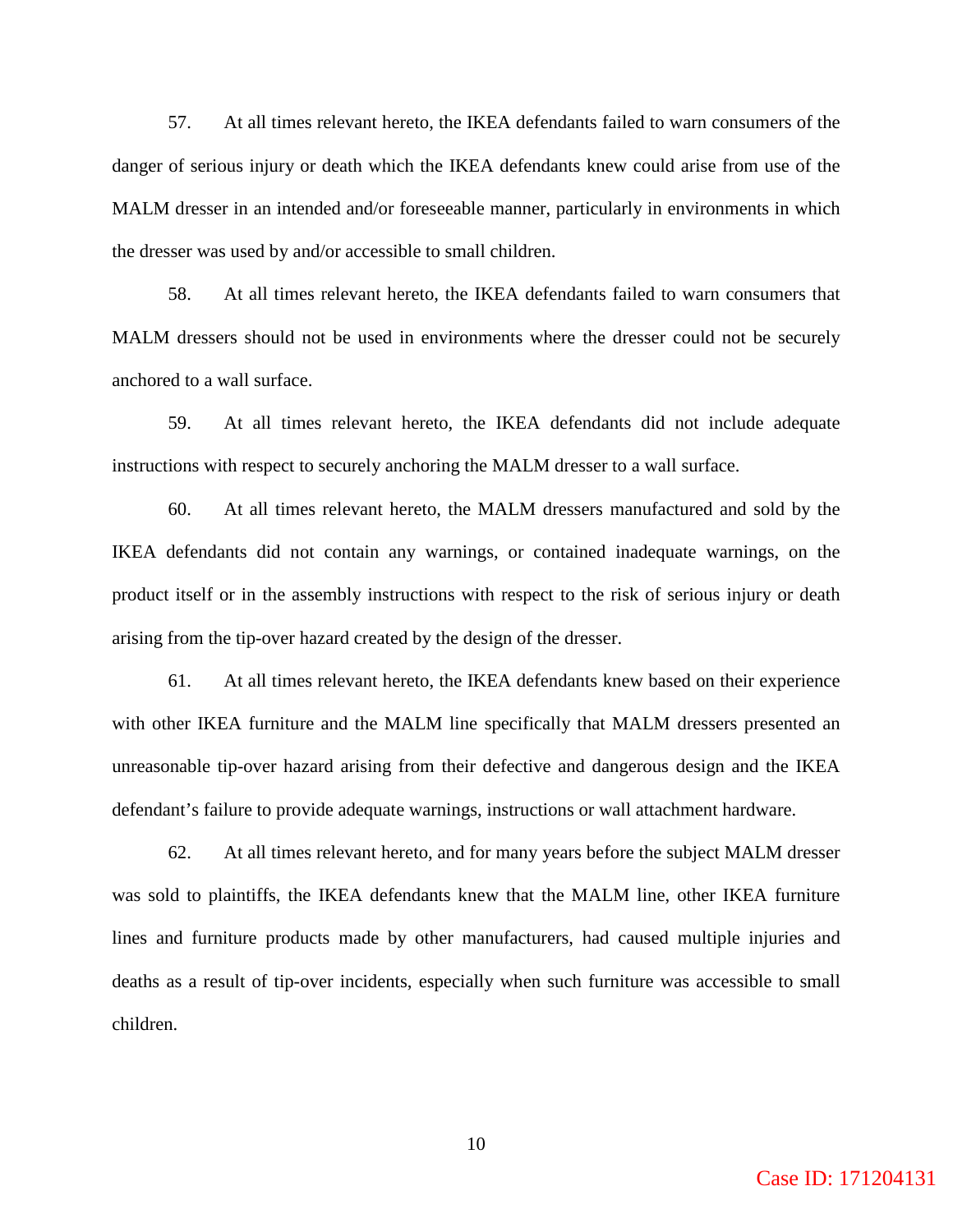63. At the time it was designed and sold, the IKEA defendants knew that the MALM line presented an unreasonable tip-over hazard because of its defective and dangerous design.

 64. At all times relevant hereto, the IKEA defendants knew that dressers and other furniture which is properly designed, manufactured and tested can meet industry standards for safety and stability without being anchored to a wall.

 65. Plaintiffs Joleen Dudek and Craig Dudek purchased the subject MALM dresser in approximately 2008 from an IKEA retail store located in Costa Mesa, California for use in their home.

 66. On the afternoon of May 24, 2017, when plaintiff Craig Dudek entered the bedroom where his son had been sleeping, he found Jozef pinned between the drawers of the subject MALM dresser, which had fallen on top of him.

 67. After lifting the chest of drawers off , Craig Dudek began to administer CPR. He attempted to reach his wife Joleen Dudek and then ran outside with his son in his arms and shouted for help. Craig Dudek then returned inside and continued CPR in a frantic effort to save his son's life.

 68. Shortly thereafter, emergency personnel arrived, took over performing CPR, and began life saving measures in an attempt to revive

 69. was then transported to West Anaheim Medical Center. However, life saving measures were unsuccessful and was pronounced later that same day. The cause of Jozef's death was identified as asphyxia caused by mechanical compression of the neck.

 70. At all times relevant hereto, and for many years before the subject MALM dresser was sold to plaintiffs, the IKEA defendants were aware of a tip-over hazard associated with

Case ID: 171204131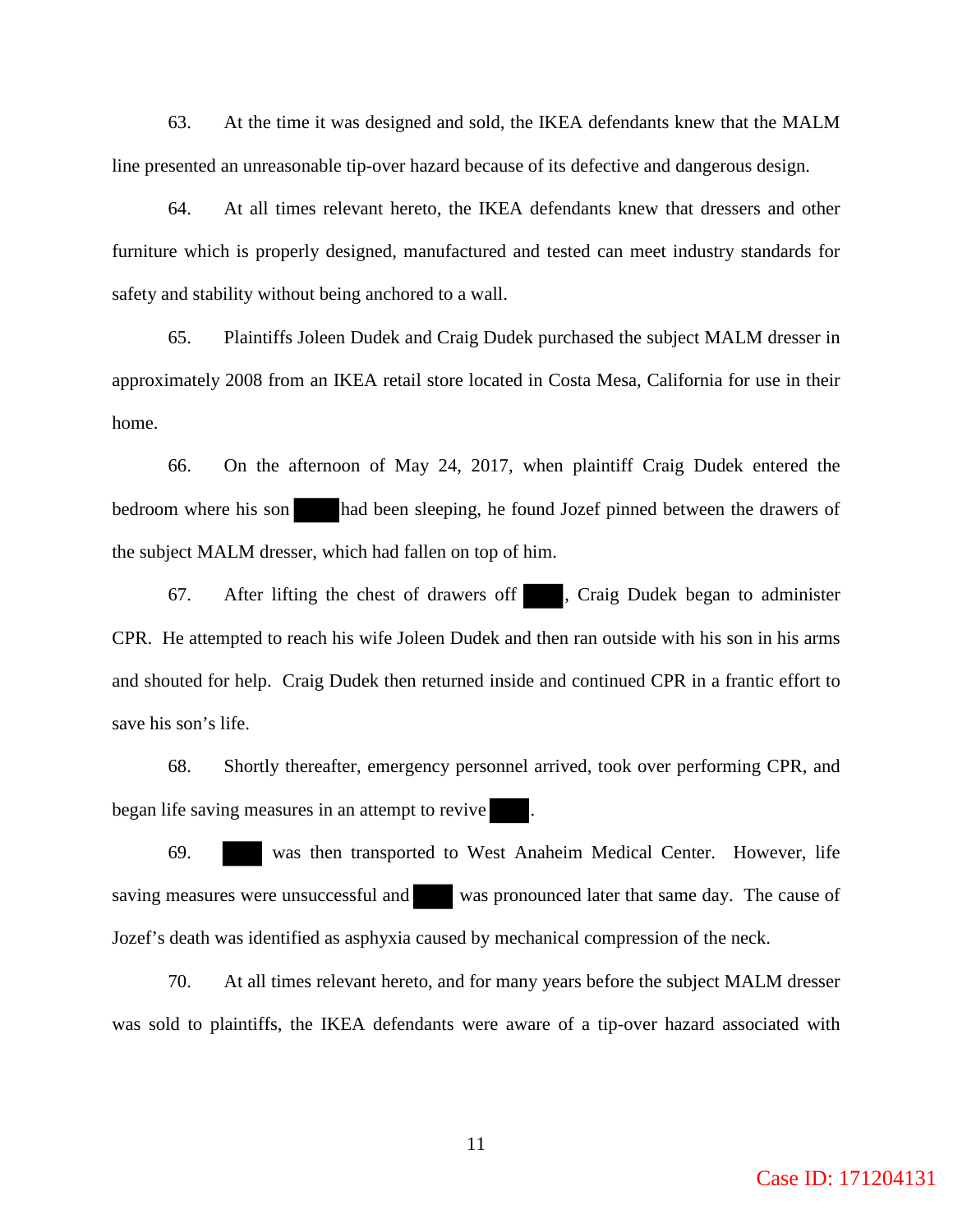vertical dressers and other furniture manufactured and sold by the IKEA defendants and other furniture manufacturers, including the MALM line of dressers.

71. According to estimates from the CPSC, more than 43,000 consumers are injured each year in tip-over incidents, with more than 25,000 of those injuries to children under the age of 18.

 72. Furniture tip-overs have been recognized to be particularly hazardous for small children, who are at risk of being crushed to death by falling furniture or being trapped under their weight, causing death by asphyxia.

 73. The IKEA defendants in particular had specific knowledge of injuries and deaths associated with tip-overs of their furniture for many years prior to the death of

including but not limited to the following:

- In July 1989, a 20-month-old girl from Mt. Vernon, Virginia died after an unanchored GUTE 4-drawer chest tipped over and pinned her against the footboard of a youth bed.
- In March 2002, a 2½-year-old boy from Cranford, New Jersey died after an unanchored RAKKE 5-drawer chest tipped over and fatally pinned him to the floor.
- In January 2005, 3-year-old from Jenkintown, Pennsylvania died when an unsecured KEN wardrobe located in the room she was playing in tipped over and caused fatal injuries.
- In October 2007, a 3-year-old girl from Chula Vista, California died after a KURS 3-drawer chest tipped over and fatally pinned her to the floor.

74. At all times relevant hereto, the IKEA defendants were specifically aware of numerous other tip-over incidents and injuries associated with the MALM line of dressers prior to the death of , including but not limited to 186 tip-over incidents involving MALM chests and dressers, resulting in injuries to 91 children. In addition, the IKEA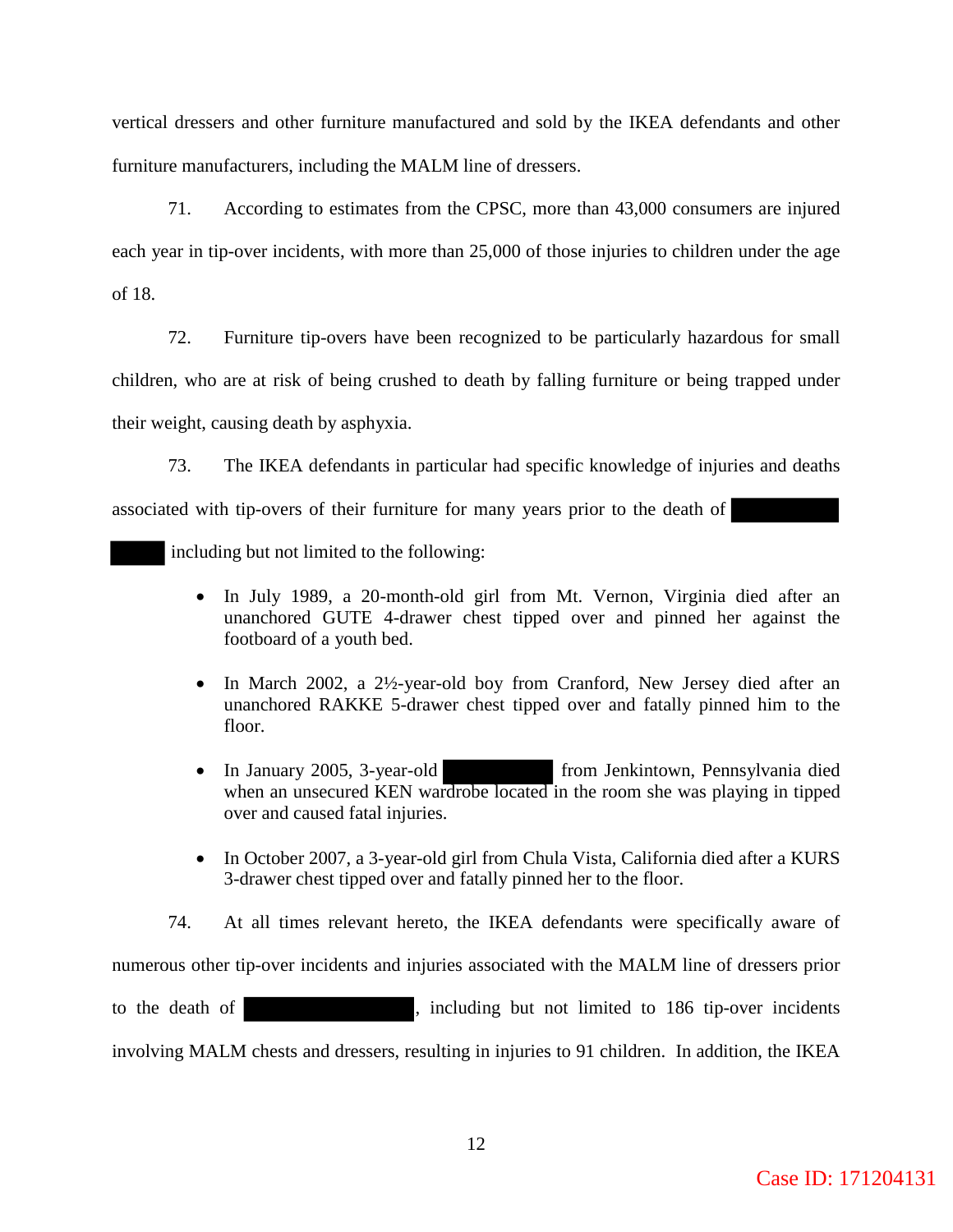defendants had also received 113 reports of tip-overs of its other chests and dressers resulting in injuries to 53 children.

75. Despite this knowledge, the IKEA defendants intentionally, willfully, wantonly and recklessly failed to adequately redesign the MALM dresser line to address the known risk of injury and death, failed to cease sale of the MALM line, failed to warn the public of the known risk of injury and death and failed to institute a voluntary recall of the MALM line until after a number of children lost their lives.

76. In September of 2011, a 2 year old boy from Woodbridge, Virginia suffered fatal injuries when an unsecured MALM 3 dresser tipped over onto him and trapped him between the dresser drawers.

77. In February of 2014, 2 year old of West Chester, Pennsylvania suffered fatal injuries when an unsecured MALM 6 dresser in his bedroom tipped over, pinning him between the fallen dresser and his bed.

78. In June of 2014, 23 month old of Sonhomish, Washington suffered fatal injuries when an unsecured MALM 3 dresser in his bedroom tipped over, crushing him to death.

79. Following the deaths of , and as a result of pressure from the CPSC, the IKEA defendants instituted a type of recall known as a "Repair Program" for the MALM line. (See Exhibit "B", Repair Program Notice).

80. Through the "Repair Program" the IKEA defendants offered free wall anchoring kits to consumers, expressly acknowledging that the design of the MALM line as sold was dangerous and defective, and that the existing hardware and warnings were insufficient to address the known risks of injury and death associated with the MALM line.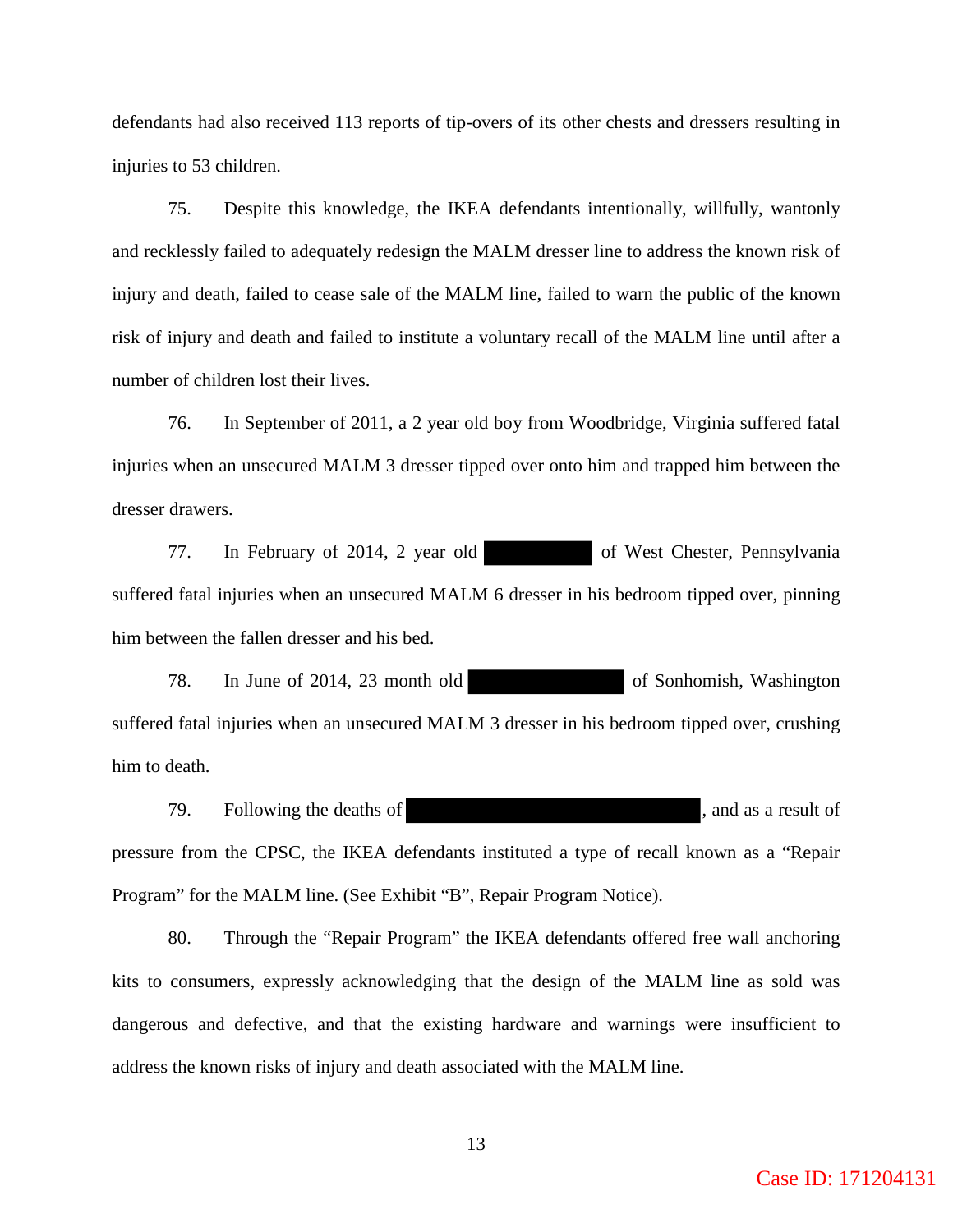81. However, the IKEA defendants' "Repair Program" was wholly insufficient to prevent further injuries and deaths from tip-overs involving the MALM line.

82. Prior to and during the process that lead to the institution of the "Repair Program", the IKEA defendants intentionally and deliberately failed to provide the CPSC with all reports of tip-over incidents and complaints as required by law.

83. Prior to and during the process that lead to the institution of the "Repair Program", the IKEA defendants deliberately refused to include adequate warnings and instructions with and on the MALM dressers.

84. Following notice of injuries and deaths associated with the MALM line, and during the process that lead to the institution of the "Repair Program", the IKEA defendants intentionally and deliberately refused the CPSC's multiple requests to recall and stop sale of the MALM line.

85. The IKEA defendants' decision to delay institution of a full recall of the MALM line or to otherwise warn the public of the known risks of injury and death associated with the defective and dangerous design of the MALM line, as well as failure to inform the public of the injuries and deaths associated with the MALM line and other IKEA furniture, was motivated by the IKEA defendants' intentional, willful, wanton and reckless desire to place profits over public safety.

86. Accordingly, despite years of actual knowledge of dozens of injuries and deaths associated with unstable, unsafe, defective and dangerous IKEA furniture, including the MALM line, the IKEA defendants failed to take adequate action to prevent additional injuries and deaths.

87. In February of 2016, 22 month old of Apple Valley, Minnesota suffered fatal injuries when an unsecured MALM 6 dresser tipped over and crushed him to death.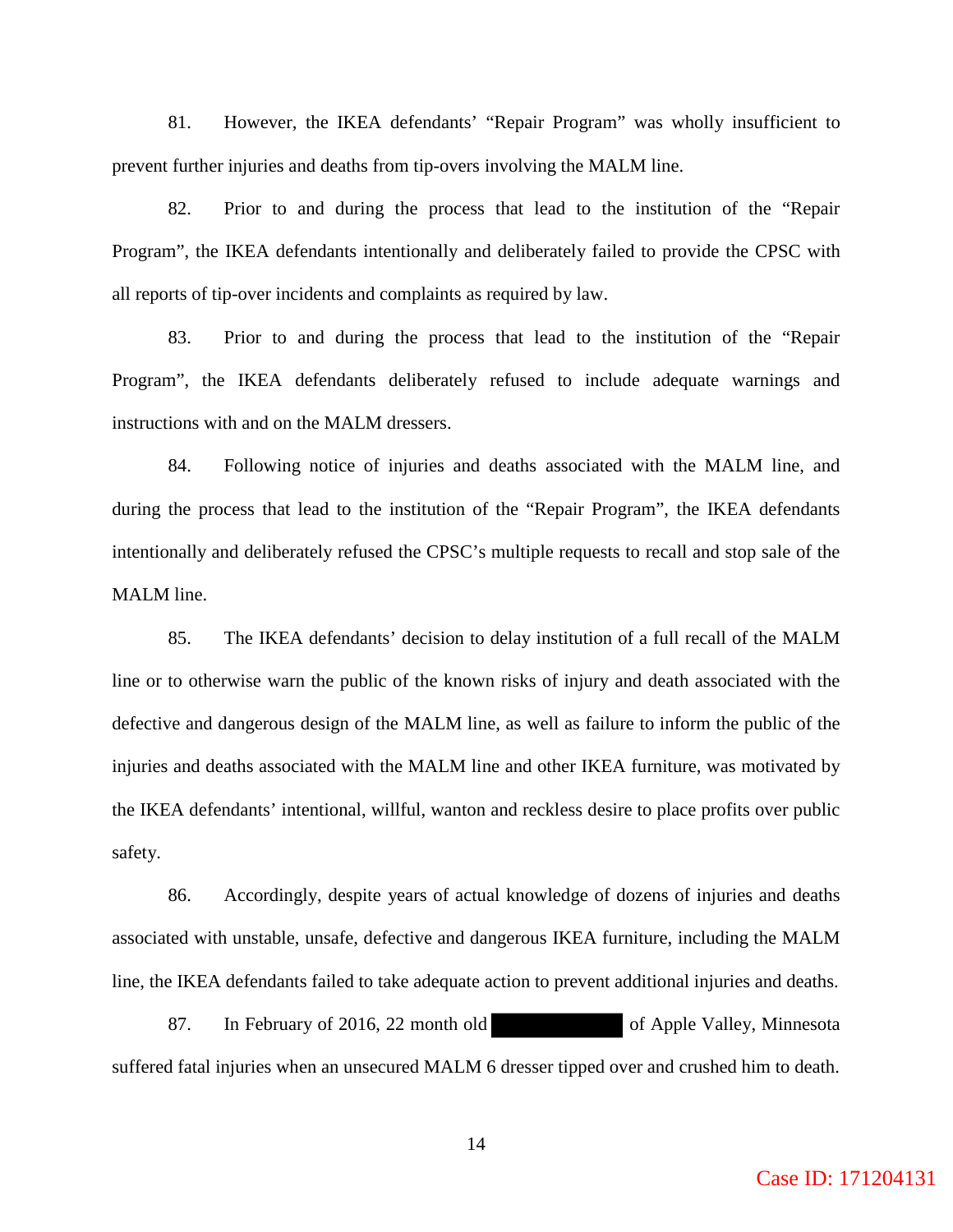88. It was not until June 28, 2016, after the third death in a two-year period associated with a tip-over of a dresser in the MALM line, that the IKEA defendants finally bowed to pressure from the CPSC, consumer safety organizations, legislators and concerned parents, and agreed to issue a full recall of the MALM line and other unstable, unsafe, defective and dangerous IKEA furniture. (See Exhibit "C", Recall Notice).

89. In the Recall Notice, IKEA admitted that the 29 million IKEA dressers and chests recalled in the United States, including the MALM line and the furniture lines identified in Exhibit "A," are "unstable" if not anchored to the wall and pose "a serious tip-over and entrapment hazard that can result in death or serious injuries to children." (Id.).

90. In connection with the Recall, then CPSC Chairman Elliot Kaye issued a press release warning the public of the extreme hazards associated with the MALM line that the IKEA defendants had been aware of for many years prior to ' death. Chairman Kaye said in part: "If you have or think you have one of these products, act immediately. It is simply too dangerous to have the recalled furniture in your home unanchored, especially if you have young children."

91. On behalf of the IKEA defendants, IKEA USA President Lars Petersson warned consumers to "take [MALM dressers] out of a room that children can access because it could be a danger."

92. However, the IKEA defendants' recall efforts were both far too late and wholly insufficient to prevent further tragedy, including the death of

93. Despite being "IKEA Family" members, plaintiffs never received notice of the Recall. Likewise, IKEA's insufficient efforts to publicize the Recall and to spread word of the hazards associated with its defective and dangerous furniture did not reach most consumers,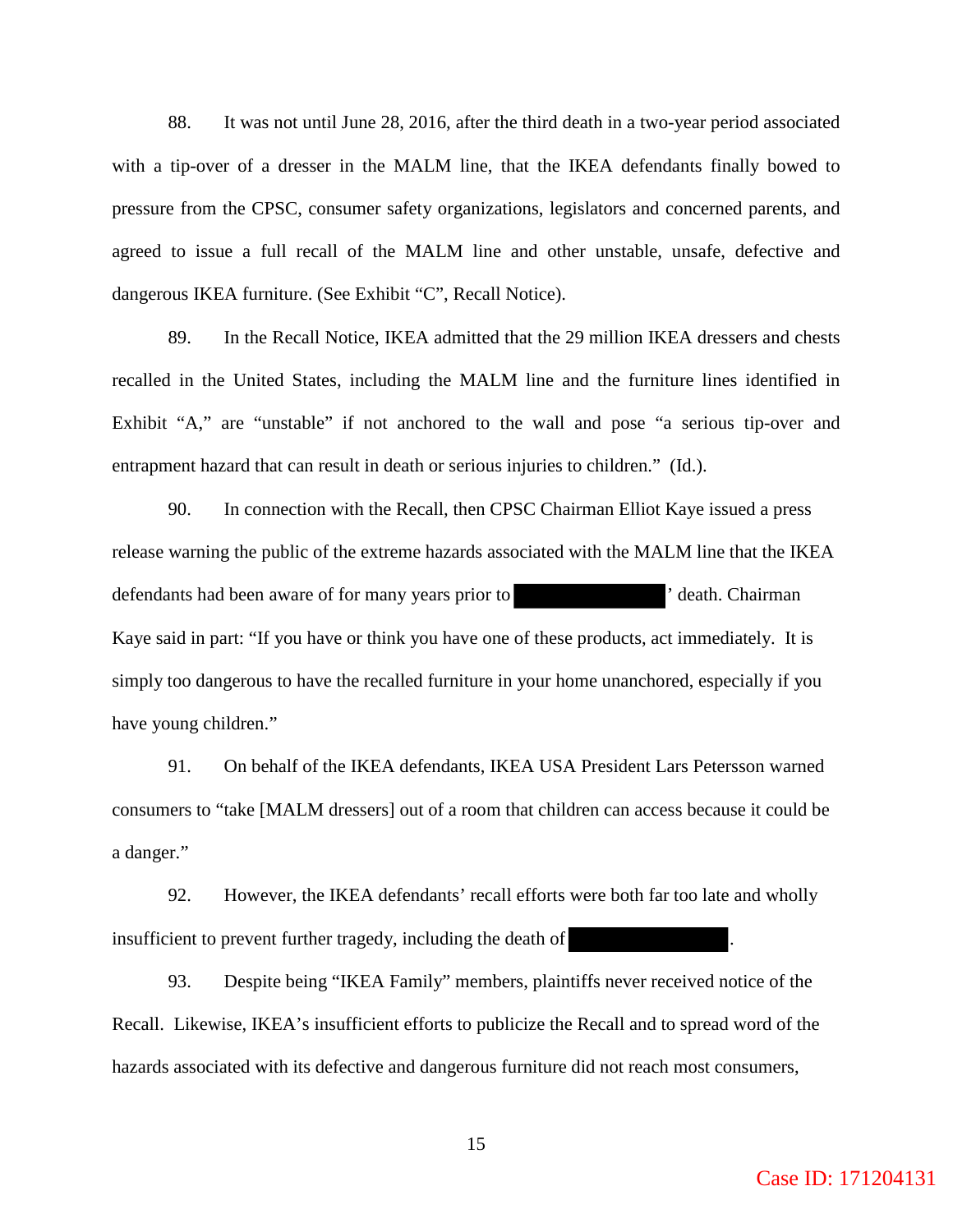including plaintiffs, and resulted in the subject MALM dresser remaining in use in their home at the time of Jozef's death.

94. The wholly insufficient nature of the Recall and IKEA's tepid efforts to raise public awareness of the defective and dangerous IKEA furniture was expressly recognized by IKEA when, in conjunction with the CPSC, it re-announced a recall on November 21, 2017, following Jozef's death. (See Exhibit "D", Notice of Renounced Recall).

 95. In order to prevent or minimize injuries caused by furniture tip-overs, manufacturers, including the IKEA defendants, are obligated to design furniture which is safe and stable for use by children, and to clearly explain to consumers how and why tip-overs occur, what kinds of furniture are most likely to be involved in such accidents, what age children are most at risk for injury from a furniture tip-over and how such incidents can be prevented.

 96. The death of was a direct and proximate result of the negligence, carelessness, recklessness and intentional misconduct of the IKEA defendants and their sale of a defective product which was not safe for its intended and foreseeable use, for all of the reasons more specifically averred herein.

## **III. CAUSES OF ACTION**

### **COUNT I – STRICT PRODUCTS LIABILITY**

 97. Plaintiffs incorporate by reference all paragraphs of this Complaint as if more fully set forth at length.

98. The fatal injuries sustained by plaintiffs' decedent and the and the injuries sustained by plaintiffs were caused by the IKEA defendants' sale of a defective product which was unreasonably dangerous for its intended and foreseeable use, and which was unreasonably dangerous to the ultimate users and consumers of the product, for which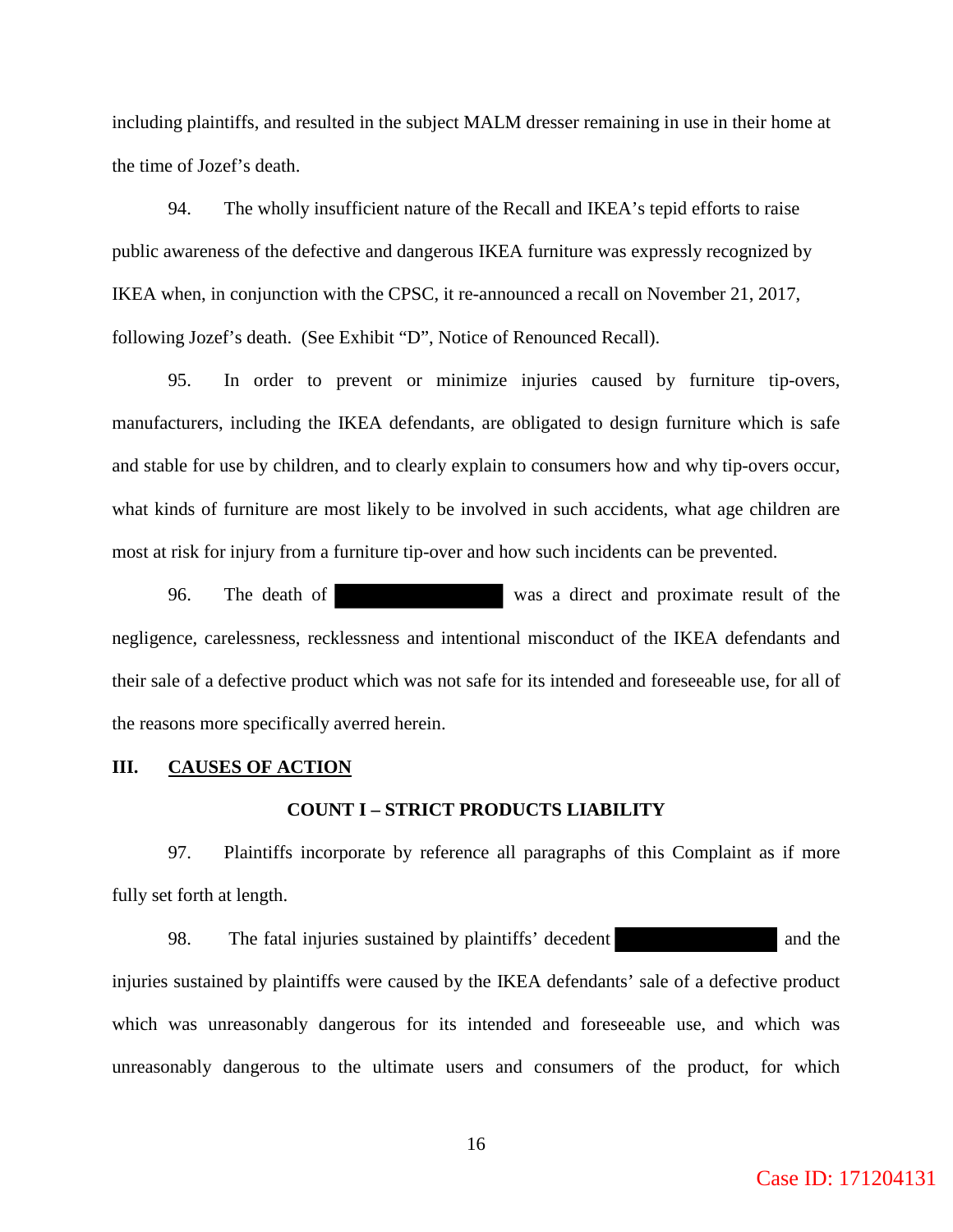defendants are strictly liable pursuant to the provisions of §402A of the Restatement (Second) of Torts.

99. The defective and dangerous condition of the MALM dresser was unknowable and unacceptable to the average or ordinary consumer, and was a condition upon normal use that was dangerous beyond the contemplation of a reasonable consumer.

100. The risk of the defective and dangerous design of the MALM dresser outweighed the utility of the design, such that a reasonable person would conclude that the probability and seriousness of harm arising from the product's design outweighed the burden or cost of taking precautions.

101. The defective and dangerous design and manufacture of the MALM dresser resulted in a product that was unsafe for its intended and foreseeable use, including the intended and foreseeable use of the product by plaintiffs and plaintiffs' decedent.

102. The MALM dresser was also dangerous and defective by virtue of the failure of the IKEA defendants to furnish the product with adequate warnings and instructions.

103. Before the MALM dresser was sold to plaintiffs, the IKEA defendants had actual knowledge that the dresser was unstable when used in an intended and/or foreseeable manner, that the dresser presented a tip-over hazard when used in environments in which the dresser was used by and/or accessible to small children, that a tip-over of a MALM dresser could cause injury or death to small children, and that the instructions, warnings and hardware provided with the dresser were grossly inadequate to address the tip-over hazard created by the design of the dresser.

104. Notwithstanding the IKEA defendants' actual knowledge of the dangers and hazards of the MALM dresser as described herein, the IKEA defendants intentionally,

Case ID: 171204131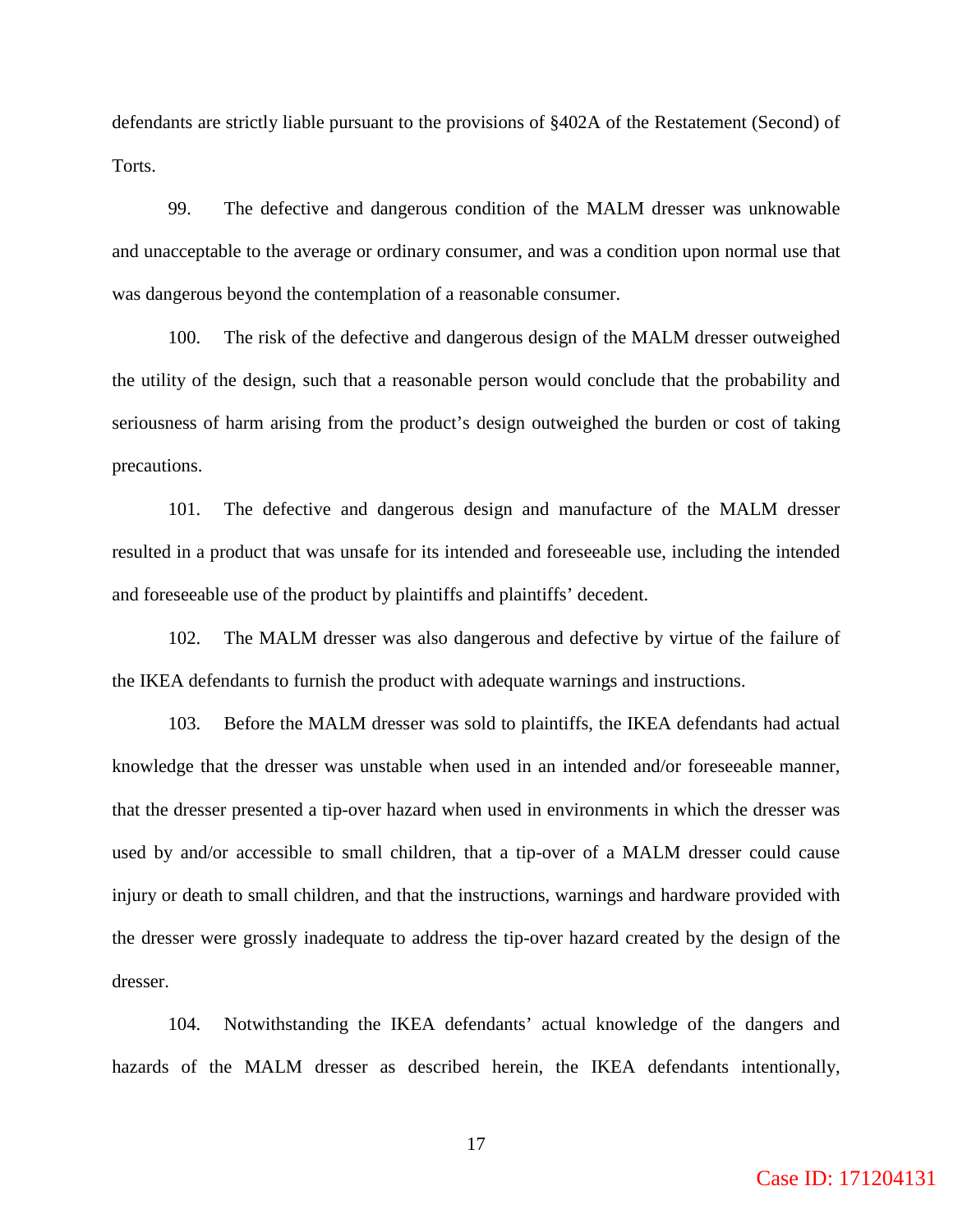deliberately and recklessly continued to sell the dresser at IKEA retail stores throughout the United States.

 105. As a direct and proximate result of the defective and dangerous design and/or manufacture of the MALM dresser, the failure to provide the product with adequate warnings and instructions, and the wanton, deliberate, reckless and intentional misconduct of the IKEA defendants, plaintiffs and plaintiffs' decedent were caused to suffer the injuries and losses described herein for which they seek compensatory and punitive damages.

## **COUNT II – NEGLIGENCE AND RECKLESSNESS**

 106. Plaintiffs incorporate by reference all paragraphs of this Complaint as if more fully set forth at length.

107. The fatal injuries sustained by plaintiffs' decedent and the injuries sustained by plaintiffs were caused by the negligence, carelessness and recklessness of the IKEA defendants, by and through their authorized agents, servants and/or employees, in the following particular respects:

- (a) failing to properly design the MALM dresser in order to prevent or minimize the occurrence of tip-over accidents;
- (b) failing to properly test the MALM dresser in order to prevent or minimize the occurrence of tip-over accidents;
- (c) failing to properly manufacture the MALM dresser so as to prevent or minimize the occurrence of tip-over accidents;
- (d) intentionally marketing and selling the MALM dresser as a free-standing furniture unit despite actual knowledge of its unstable and unsafe design, which presented a significant risk of injury or death, particularly when used by and/or accessible to small children;
- (e) deliberately ignoring numerous and repeated reports from consumers and other data confirming that MALM dressers were routinely used as free-standing furniture, which IKEA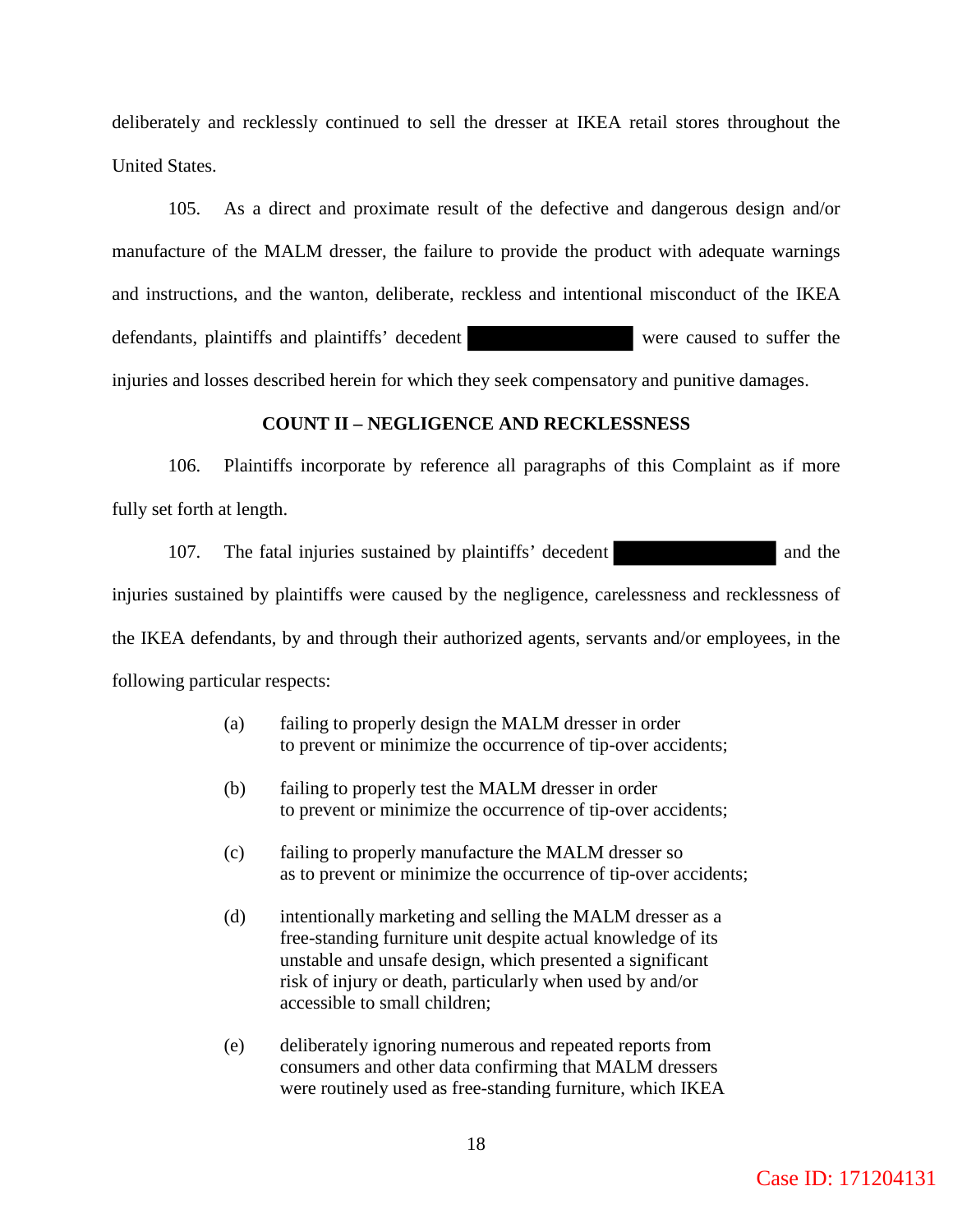knew presented a significant risk of injury or death, particularly when used by and/or accessible to small children;

- (f) failing to provide adequate warnings with respect to the frequency and occurrence of tip-overs of IKEA furniture, including the MALM dresser;
- (g) failing to provide adequate warnings with respect to the significant risk of serious injury or death to small children from IKEA furniture tip-overs, including tip-overs of the MALM dresser;
- (h) failing to warn consumers that IKEA furniture, including the MALM dresser, should never be used in an environment accessible to small children unless the dresser is securely anchored to the wall;
- (i) failing to warn consumers that the MALM dresser was unsafe for use as a free-standing piece of furniture;
- (j) failing to clearly and adequately advise consumers that the MALM dresser was unstable and unsafe for its intended and/or foreseeable use;
- (k) failing to provide necessary and essential hardware, tools, equipment and instructions to facilitate securing a MALM dresser to the wall;
- (l) failing to provide adequate anti-tip brackets with the MALM dresser;
- (m) failing to design, test and manufacture the MALM dresser to meet or exceed applicable safety standards and codes in the United States and the rest of the world;
- (n) deliberately and recklessly failing and refusing to test the MALM dresser to ASTM safety standard F2057 and other applicable standards that had been accepted by other sellers of furniture in the United States;
- (o) deliberately and recklessly selling the MALM dresser to consumers notwithstanding actual knowledge that the dresser was unstable and prone to tip-over during its intended and/or foreseeable use;
- (p) deliberately and recklessly designing the MALM dresser to be top-heavy and front-heavy so as to be more likely to tip-over;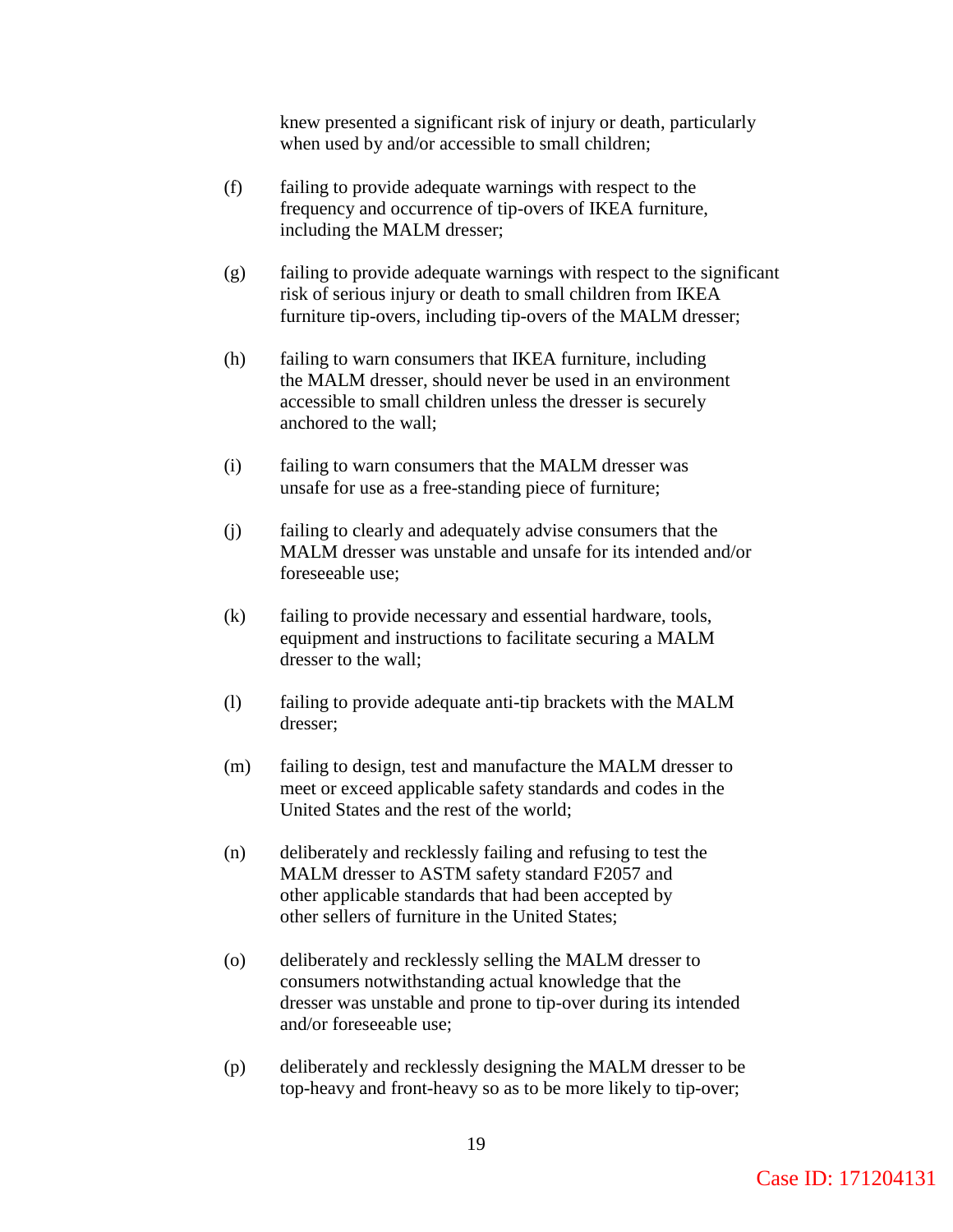- (q) deliberately and recklessly selling the MALM dresser to consumers without adequate warnings, instructions or hardware;
- (r) deliberately and recklessly selling the MALM dresser to consumers despite actual knowledge that the dresser failed to meet ASTM safety standard F2057 and other applicable standards;
- (s) deliberately and recklessly concealing from consumers, consumer advocates and regulatory agencies including the CPSC the fact that the MALM dresser could not meet ASTM safety standard F2057 and other applicable standards;
- (t) deliberately and recklessly failing and refusing to include adequate warnings and instructions on the product to warn consumers of the dangerous associated with its unstable and unsafe design;
- (u) deliberately and recklessly failing and refusing to include adequate and appropriate wall attachment screws and other hardware for securing the MALM dresser to the wall;
- (v) deliberately and recklessly failing and refusing to redesign the MALM dresser after receiving notice of injuries and deaths to other children caused by the unstable and unsafe design of the dresser;
- (w) deliberately and recklessly failing to provide the CPSC with all reports of tip-over complaints and incidents received from consumers as required by law;
- (x) deliberately and recklessly failing and refusing to stop selling and recall the MALM dresser after multiple requests from the CPSC and after receiving notice of injuries and deaths to other children caused by the unstable and unsafe design of the dresser;
- (y) deliberately and recklessly failing to conduct an adequate recall; and
- (z) deliberately and recklessly failing to adequately publicize the recall in order to inform the public of the dangers associated with continued use of the MALM dresser.

108. As a direct and proximate result of the negligence, carelessness and wanton,

deliberate and reckless conduct of the IKEA defendants, plaintiffs and plaintiffs' decedent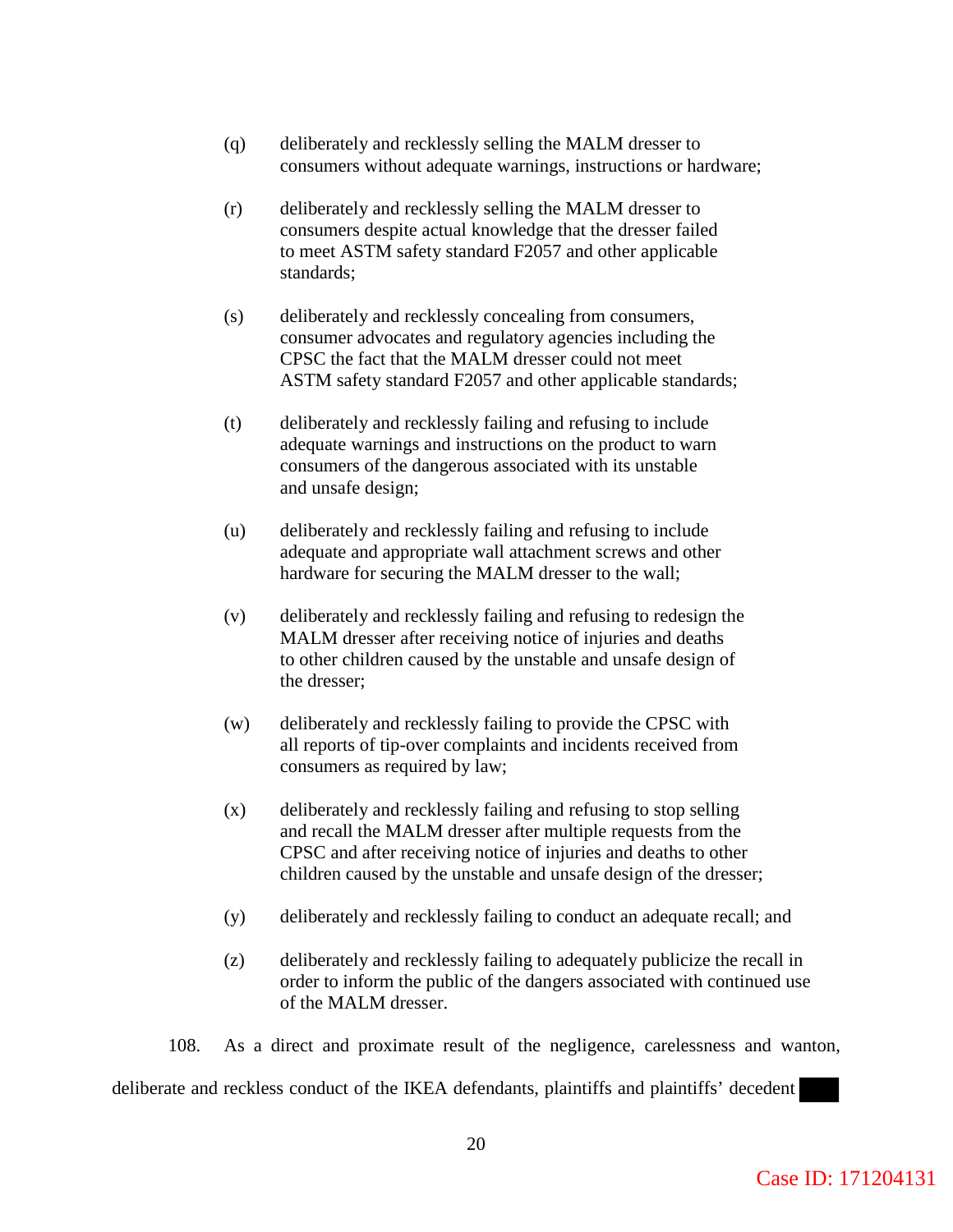were caused to suffer the injuries and losses described herein for which they seek compensatory and punitive damages.

## **IV. DAMAGES**

## **A. Wrongful Death Action**

 109. Plaintiffs incorporate by reference all paragraphs of this Complaint as if more fully set forth at length.

 110. This action is brought on behalf of all persons entitled to recover damages for the death of , deceased, pursuant to the Pennsylvania Wrongful Death Act, 42 Pa. C.S.A. §8301.

111. The wrongful death beneficiaries are as follows:

| <b>Name</b>  | Relationship | <b>Address</b>                              |
|--------------|--------------|---------------------------------------------|
| Joleen Dudek | Mother       | 7523 El Cerro Drive<br>Buena Park, CA 90620 |
| Craig Dudek  | Father       | 7523 El Cerro Drive<br>Buena Park, CA 90620 |

112. did not bring any claim for the matters set forth in this

Complaint during his lifetime.

 113. Plaintiffs Joleen Dudek and Craig Dudek, Co-Administrators of the Estate of their son, son, seceased, claim all lawful damages for all persons entitled by law to recover such damages, including but not limited to medical expenses, funeral expenses, expenses of administration, loss of expected pecuniary contributions and loss of the decedent's companionship, guidance and tutelage.

WHEREFORE, plaintiffs Joleen Dudek and Craig Dudek, Individually and as Co-Administrators of the Estate of , deceased, demand judgment in favor of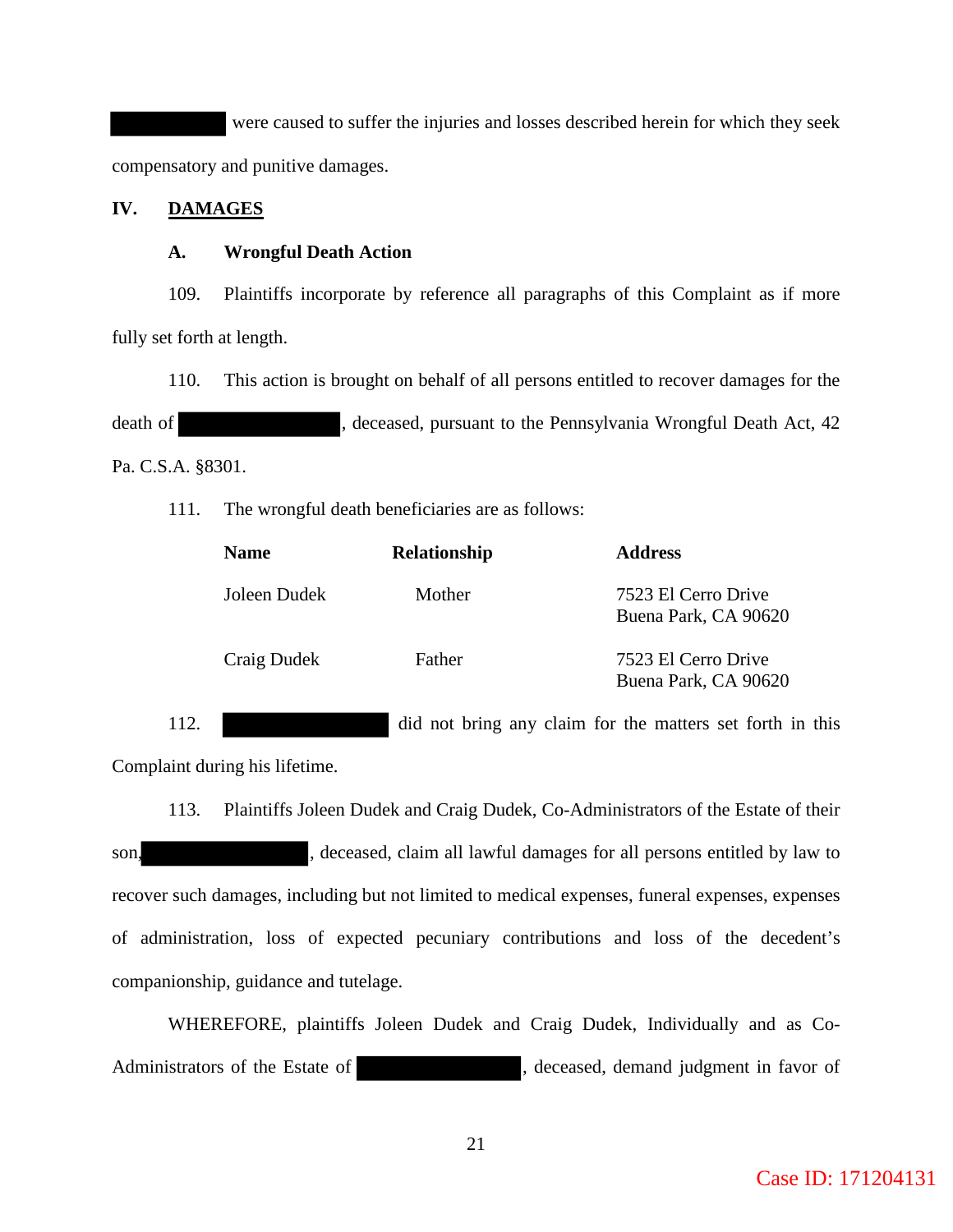plaintiffs and against all defendants for compensatory and punitive damages in excess of the jurisdictional limit for arbitration, together with interest and costs.

## **B. Survival Action**

 114. Plaintiffs incorporate by reference all paragraphs of this Complaint as if more fully set forth at length.

115. Plaintiffs bring this action on behalf of the Estate of deceased, pursuant to the Pennsylvania Survival Act, 42 Pa.C.S.A. §8302, and claim on behalf of the Estate all damages recoverable by law, including but not limited to the decedent's pain and suffering, loss of earnings and earning capacity and the total limitation and deprivation of the decedent's normal activities, pursuits and pleasures.

WHEREFORE, plaintiffs Joleen Dudek and Craig Dudek, Individually and as Co-Administrators of the Estate of , deceased, demand judgment in favor of plaintiffs and against all defendants for compensatory and punitive damages in excess of the jurisdictional limit for arbitration, together with interest and costs.

## **C. Negligent Infliction of Emotional Distress**

 116. Plaintiffs incorporate by reference all paragraphs of this Complaint as if more fully set forth at length.

 117. As a direct and proximate result of the IKEA defendants' conduct, plaintiffs' decedent suffered fatal injuries in the presence of his father, plaintiff Craig Dudek.

 118. As a direct and proximate result of the IKEA defendants' conduct, plaintiff Craig Dudek suffered and continues to suffer from severe emotional distress, harm to his psychological well-being and physical harm.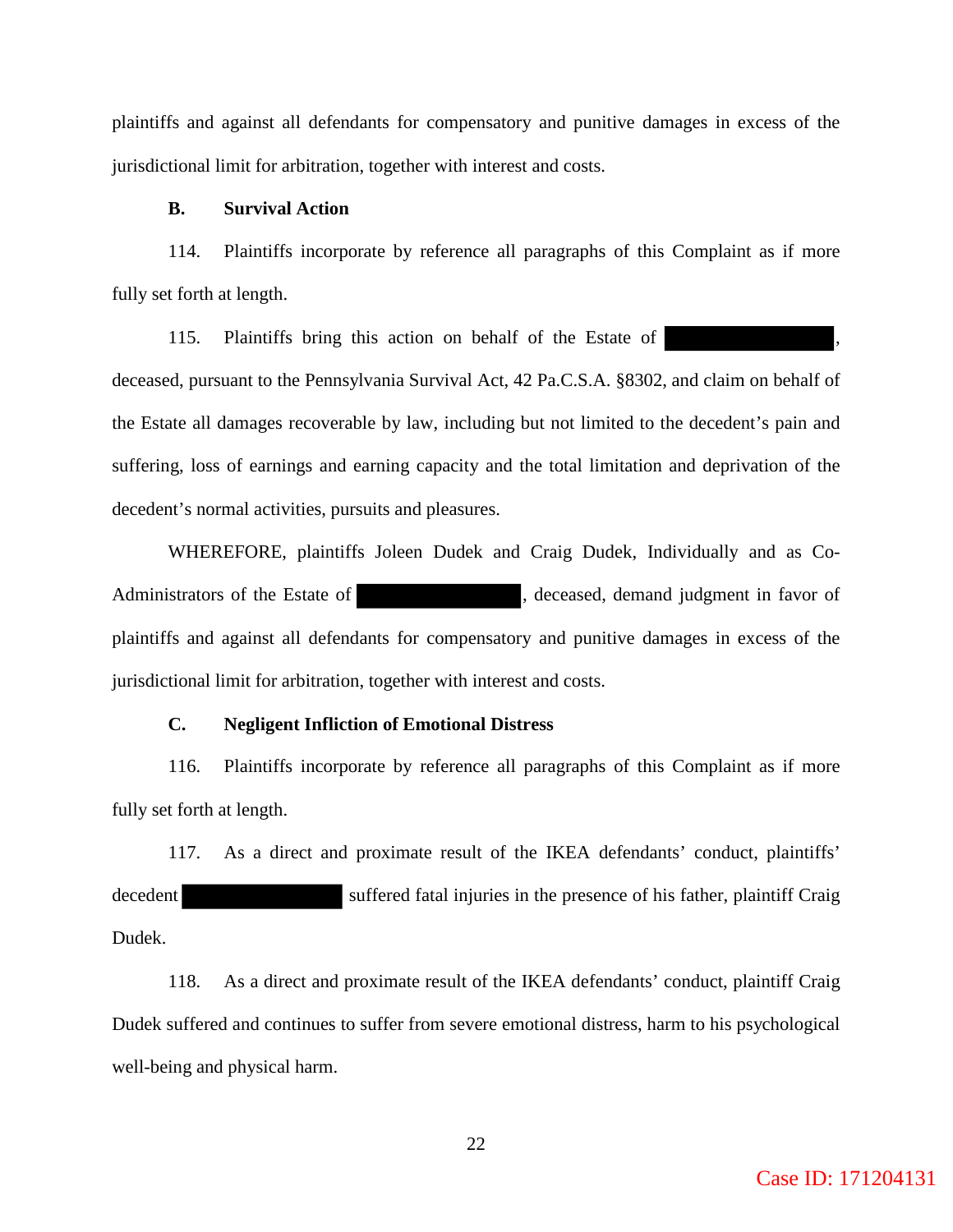WHEREFORE, plaintiffs Joleen Dudek and Craig Dudek, Individually and as Co-Administrators of the Estate of , deceased, demand judgment in favor of plaintiff Craig Dudek and against all defendants for compensatory and punitive damages in excess of the jurisdictional limit for arbitration, together with interest and costs.

## **D. Punitive Damages**

 119. Plaintiffs incorporate by reference all paragraphs of this Complaint as if more fully set forth at length.

 120. The actions of the IKEA defendants as set forth above constitute willful and wanton misconduct in reckless disregard of the rights and safety of plaintiffs and plaintiffs' decedent, and warrant the imposition of punitive damages against the IKEA defendants.

WHEREFORE, plaintiffs Joleen Dudek and Craig Dudek, Individually and as Co-Administrators of the Estate of , deceased, demand judgment in favor of plaintiffs and against all defendants for compensatory and punitive damages in excess of the jurisdictional limit for arbitration, together with interest and costs.

> FELDMAN SHEPHERD WOHLGELERNTER TANNER WEINSTOCK & DODIG, LLP

lan N

ALAN M. FELDMAN DANIEL J. MANN EDWARD S. GOLDIS Attorneys for Plaintiffs